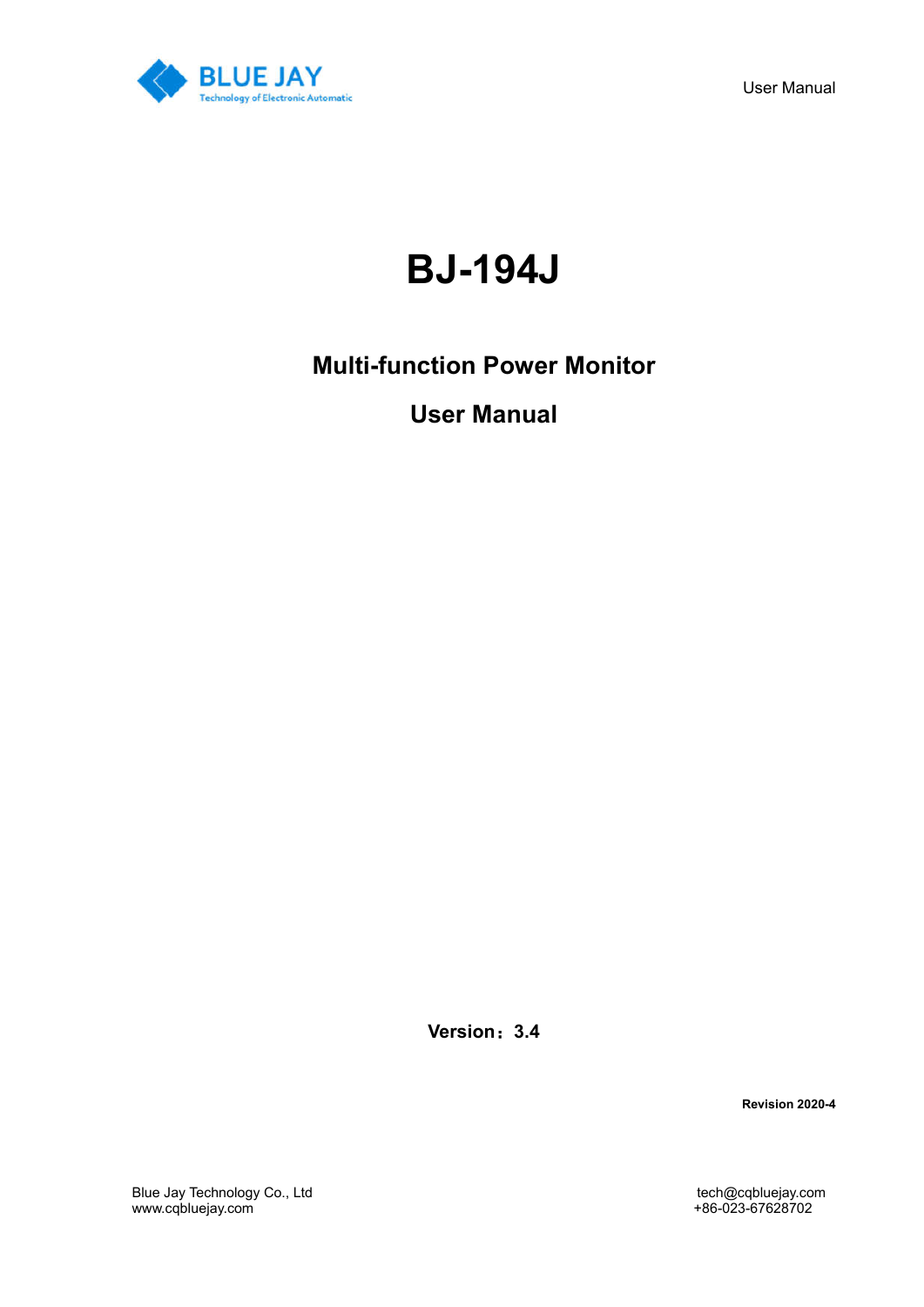

## **Read me**

**When you use BJ-194… series multi-function meter, be sure to read this user manual carefully, and be able to fully understand the implications, the correct guidance of operations in accordance with user manual, which will help you make better use of BJ-194… series multi-function meter, and help to solve the various problems at the scene.** 

- 1. Before the meter turning on the power supply, be sure that the power supply within the provisions of the instrument;
- 2. When installation, the current input terminal must non-open, voltage input terminals must Nonshort circuit;
- 3. Communication terminal (RS232/RS485 or Ethernet) is strictly prohibited to impose on high pressure;
- 4. Be sure the instrument wiring consistent with the internal system settings;
- 5. When communicating with the PC, instrument communication parameters must be consistent with the PC.



- **Please read this user manual carefully**
- **Please save this document**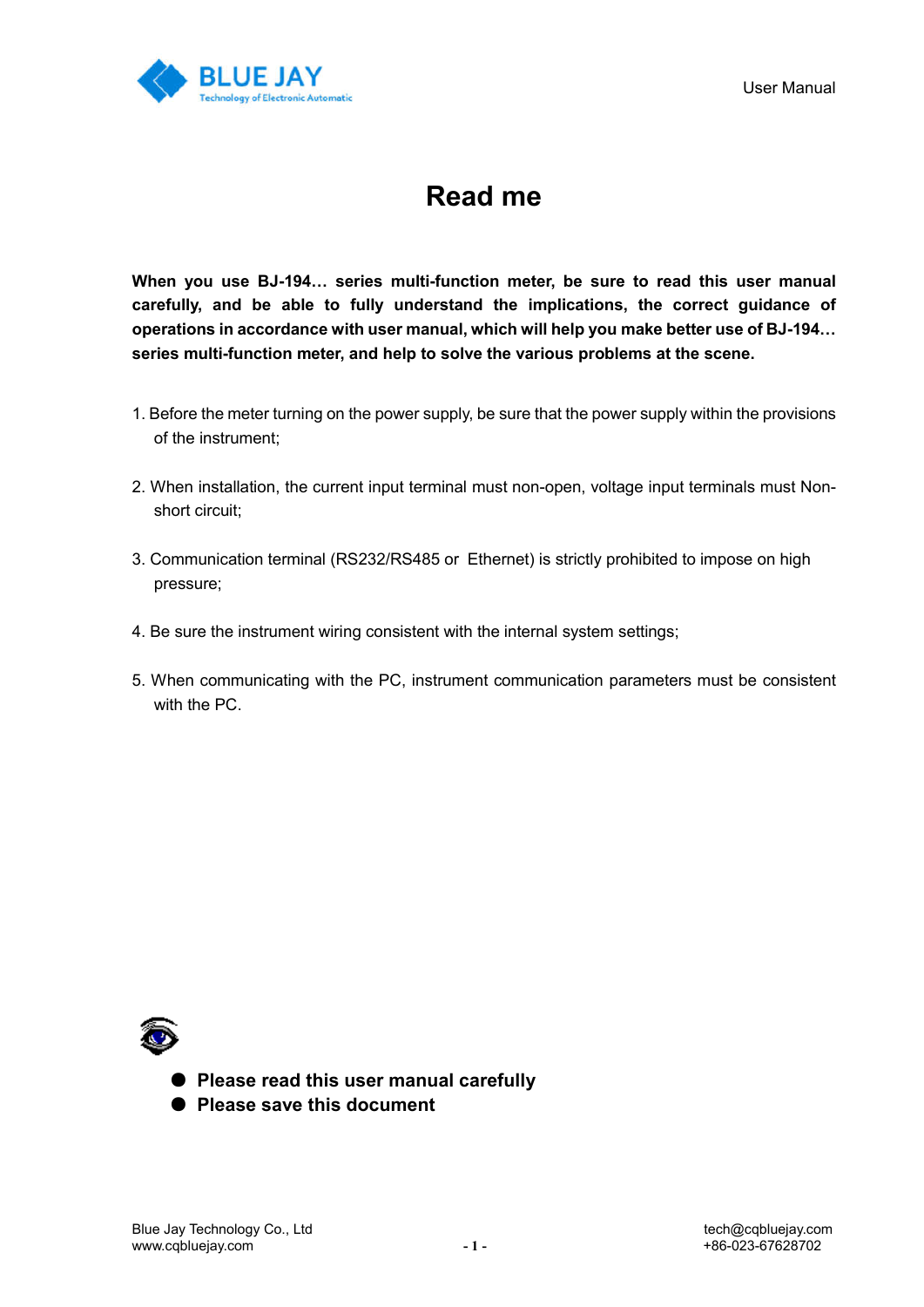

## **Directory**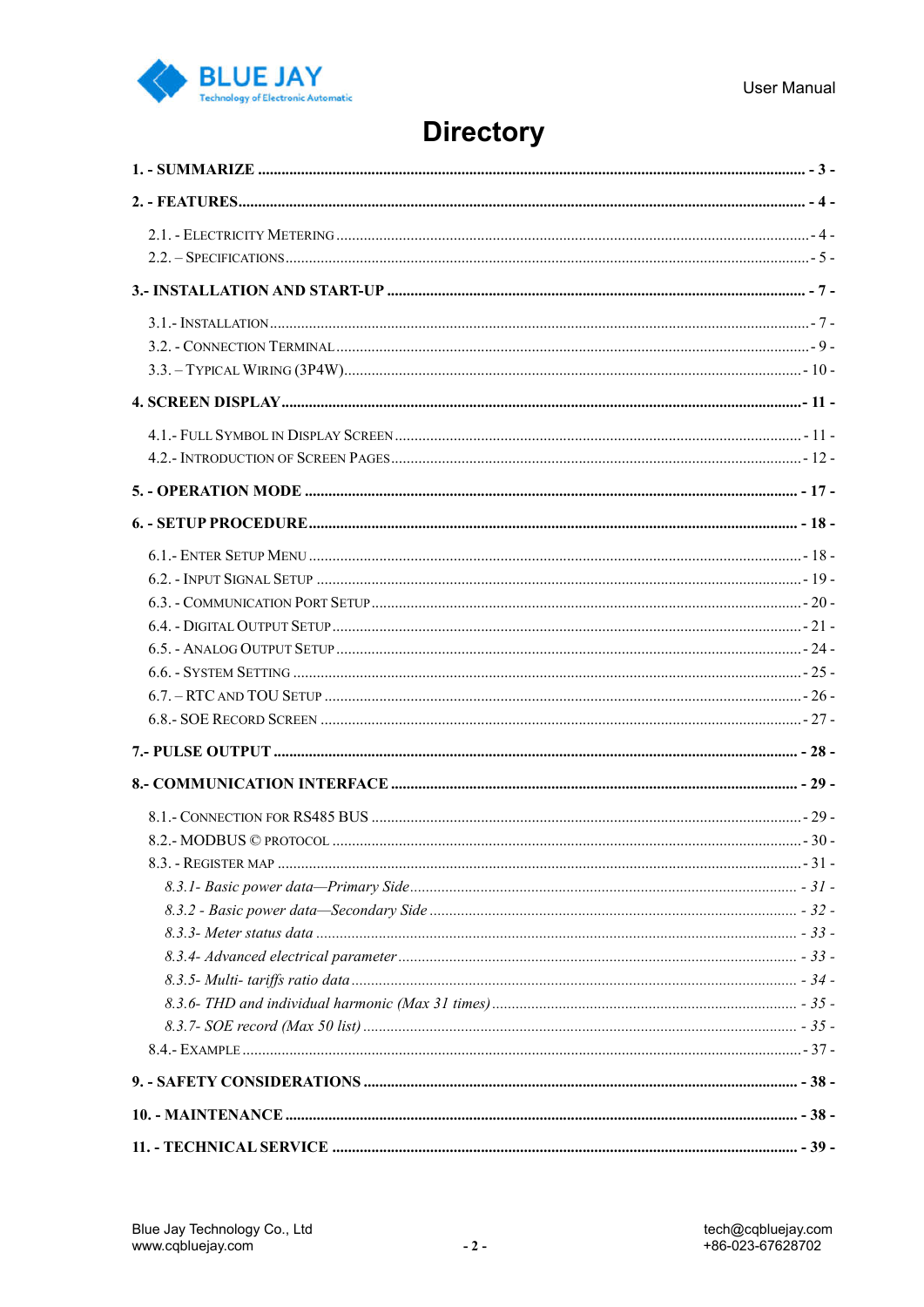

## **1. - SUMMARIZE**

BJ-194J Multi-Function Power Monitor is a high-end multifunction power meter. It is the ideal choice for monitoring and measuring of power systems.

It can measure all of the power parameters in power grid:

| Current,        | Apparent power,               | Voltage and current THD%, |
|-----------------|-------------------------------|---------------------------|
| Voltage,        | Energy (Active/Reactive),     | Harmonics factor,         |
| Frequency,      | Power factor,                 | Voltage crest factor,     |
| Active power,   | Current harmonics 2~31 times, | <b>Current K-factor,</b>  |
| Reactive power, | Voltage harmonics 2~31 times, | Multi- tariffs ratio.     |

With optional expansion modules, it can also transmit the parameter into 2\*Relay output (2DO) and 4\*Switch input (4DI), 2\*Analog output (2AO). For transformers, generators, capacitor banks and motors of the distributed detection, automatic control system, on-line monitoring display. BJ-194J provide max 50 lists event logging, real-time saving DI/DO acted events.

It can replace the traditional analog or many digital measurement instruments (such as ammeter, voltmeter, power meter, power factor meter, frequency meter, etc.) with the advantages of improving system reliability, making the on-site wiring convenient and reduce system cost.

With serial port, BJ-194J can connect with PC; and use Modbus to set programming and read the data. Based on this power meters, you can simply set up a monitoring system with the IPC and central software.

### **APPLICATIONS**

- -. All power parameter measurement;
- -. Energy Measurement and electrical fire monitor and control;
- -. Replacing the three-phase power meter, three phase electricity transmitter;
- -. Transformers, generators, capacitors and electric motors distributed detection;
- -. Medium and low pressure systems;
- -. SCADA, EMS, DCS integrators.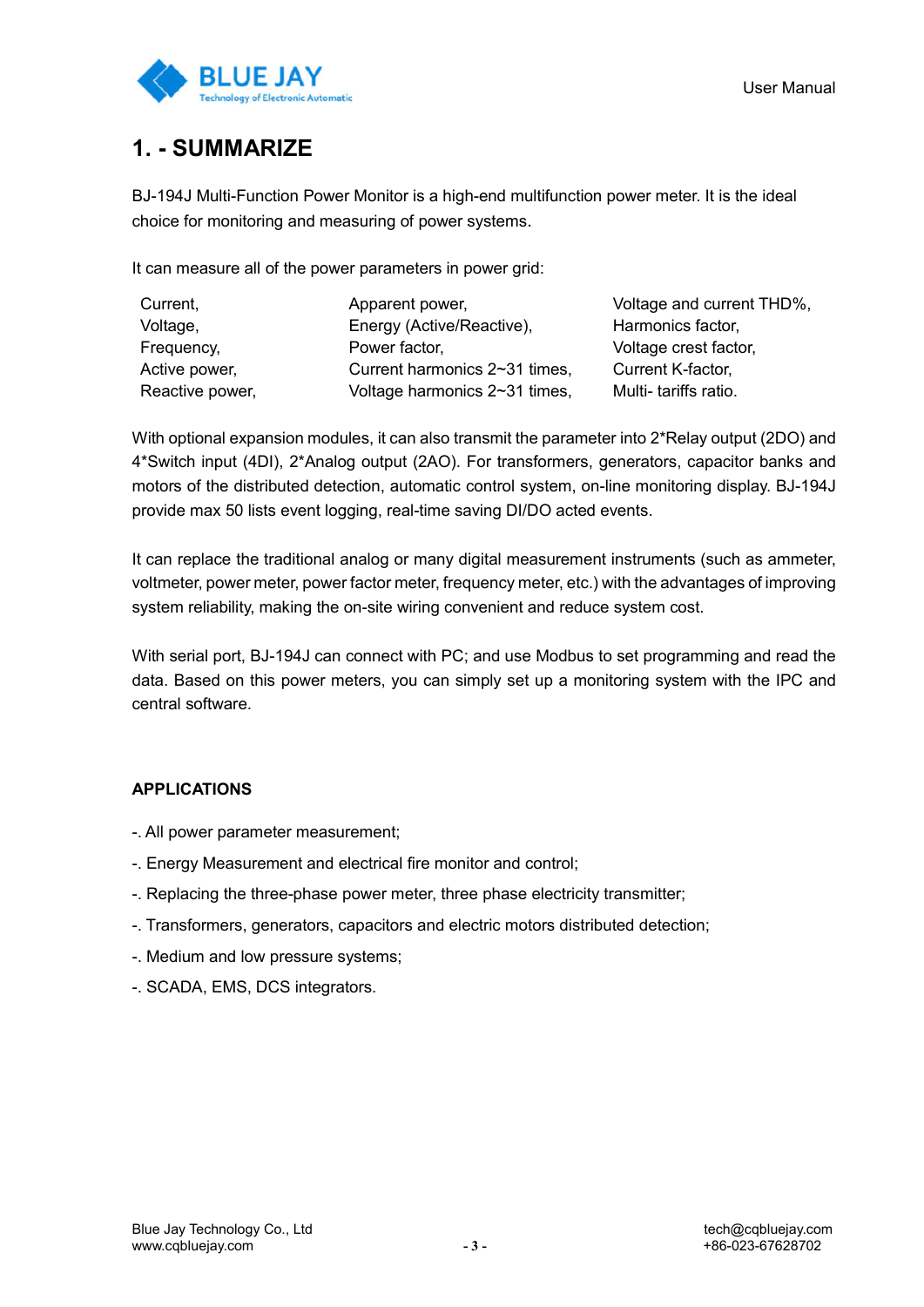

## **2. - FEATURES**

## **2.1. - Electricity Metering**

| Parameter                     | Symbol     | A-phase     | B-phase      | C-phase | Total    |
|-------------------------------|------------|-------------|--------------|---------|----------|
|                               |            |             |              |         |          |
| Phase-line voltage            | V          | X           | $\mathbf x$  | X       |          |
| *Phase-phase voltage          | V          | X           | X            | X       |          |
| Current                       | A          | $\mathbf x$ | X            | X       |          |
| Frequency                     | Hz         |             |              |         | X        |
| Power factor                  | $Cos \Phi$ | X           | $\mathbf{x}$ | X       | X        |
| Active power                  | W          | X           | X            | X       | X        |
| Reactive power                | Var        | X           | X            | X       | <b>X</b> |
| Apparent power                | <b>VA</b>  | X           | X            | X       | X        |
| Active energy                 | Wh.        | $\mathbf x$ | X            | X       | X        |
| Reactive energy               | Varh       | X           | X            | X       | X        |
| Multi- tariffs energy record  | Wh         |             |              |         | X        |
| Max demand (W / var / VA)     | <b>MAX</b> |             |              |         | X        |
| Voltage / frequency deviation | ---        | X           | X            | X       |          |
| Voltage / current unbalance   | ---        |             |              |         | X        |
| THD & Harmonic $(1~31th)$     | ---        | X           | X            | X       | X        |

By means of an internal microprocessor it simultaneously measures:

**Note:** Phase-phase voltage is Uab, Ubc, Uca, voltage data determined by the different wiring Available: **x:** Display and communications.

The BJ-194J delivers the visualization of parameters listed above by means of LCD type displays. In the main display area shows 4 power parameters, with other display area show the various parameters and state of meter on each page jump. For more details of measurement parameters please refer to the subsequent for displays introduction and RS485 communication instructions.

### **OTHER FEATURES**

- Low-size (96 x 96 mm), panel-mounting meter.
- True R.M.S. measuring system.
- Instantaneous, maximum and minimum values of each measured parameter.
- Energy measurement (indication through a lighting led)
- RS-485 or Ethernet(optional) type communication to a PC.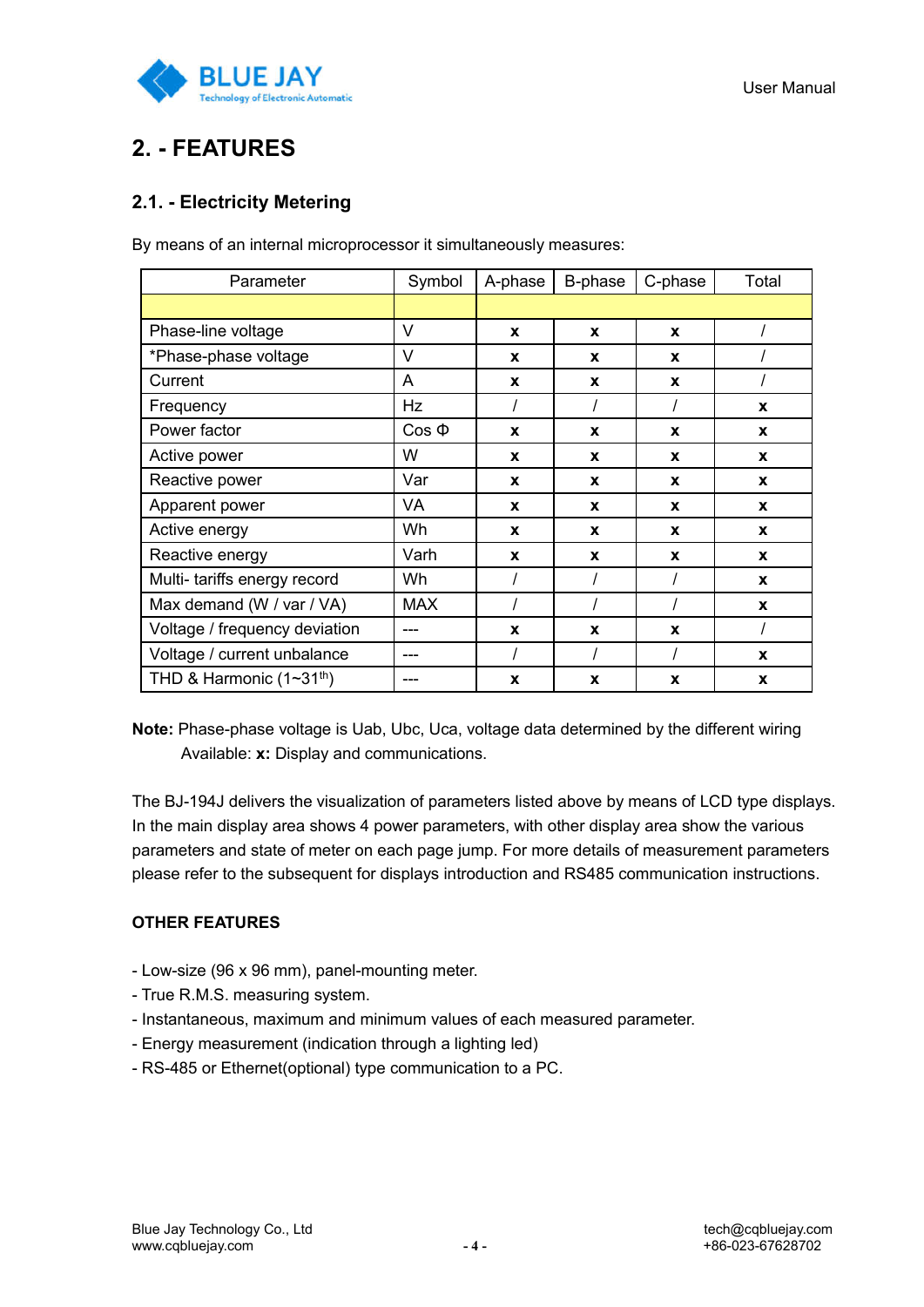

### **2.2. – Specifications**

### **- Reference standard:**

Basic electricity: IEC 61557-12:2010 Active energy: IEC 62053-21:2010 Reactive energy: IEC 62053-23:2010

#### **- Accuracy standards**

| Parameter             | Accuracy | A phase         | B phase          | C phase         | All  |
|-----------------------|----------|-----------------|------------------|-----------------|------|
| Voltage               | 0.2      | V <sub>1</sub>  | V <sub>2</sub>   | V <sub>3</sub>  |      |
| Current               | 0.2      | A1              | A <sub>2</sub>   | A <sub>3</sub>  |      |
| <b>Active Power</b>   | 0.5s     | W1              | W <sub>2</sub>   | W <sub>3</sub>  | W    |
| <b>Reactive Power</b> | 0.5s     | var1            | var <sub>2</sub> | var3            | var  |
| Apparent power        | 0.5s     | VA <sub>1</sub> | VA <sub>2</sub>  | VA <sub>3</sub> | VA   |
| Power Factor          | 0.5s     | PF <sub>1</sub> | PF <sub>2</sub>  | PF <sub>3</sub> | PF   |
| <b>Active Energy</b>  | 0.5      |                 |                  |                 | Wh   |
| Reactive Energy       | 2.0      |                 |                  |                 | varh |
| Frequency             | 0.05     |                 |                  |                 | Hz   |

#### **- Input**

Voltage: Rated 300V L-N, (optional 100V L-N) Current: Rated 5A (optional 1A) Frequency: 45-65Hz

#### **- Load**

Voltage: <0.1VA / phase (rated 220V) Current: <0.4VA / phase (rated 5A)

### **- Overload**

Current: 1.2 times rated continuous; 1 seconds for 10 times the rated Voltage: 1.2 times the rated continuous; 10 seconds for 2 times the rated

#### **- Dielectric strength**

IEC / EN 61010-1:2010 2kV AC RMS 1 minute, between input / output / case / power supply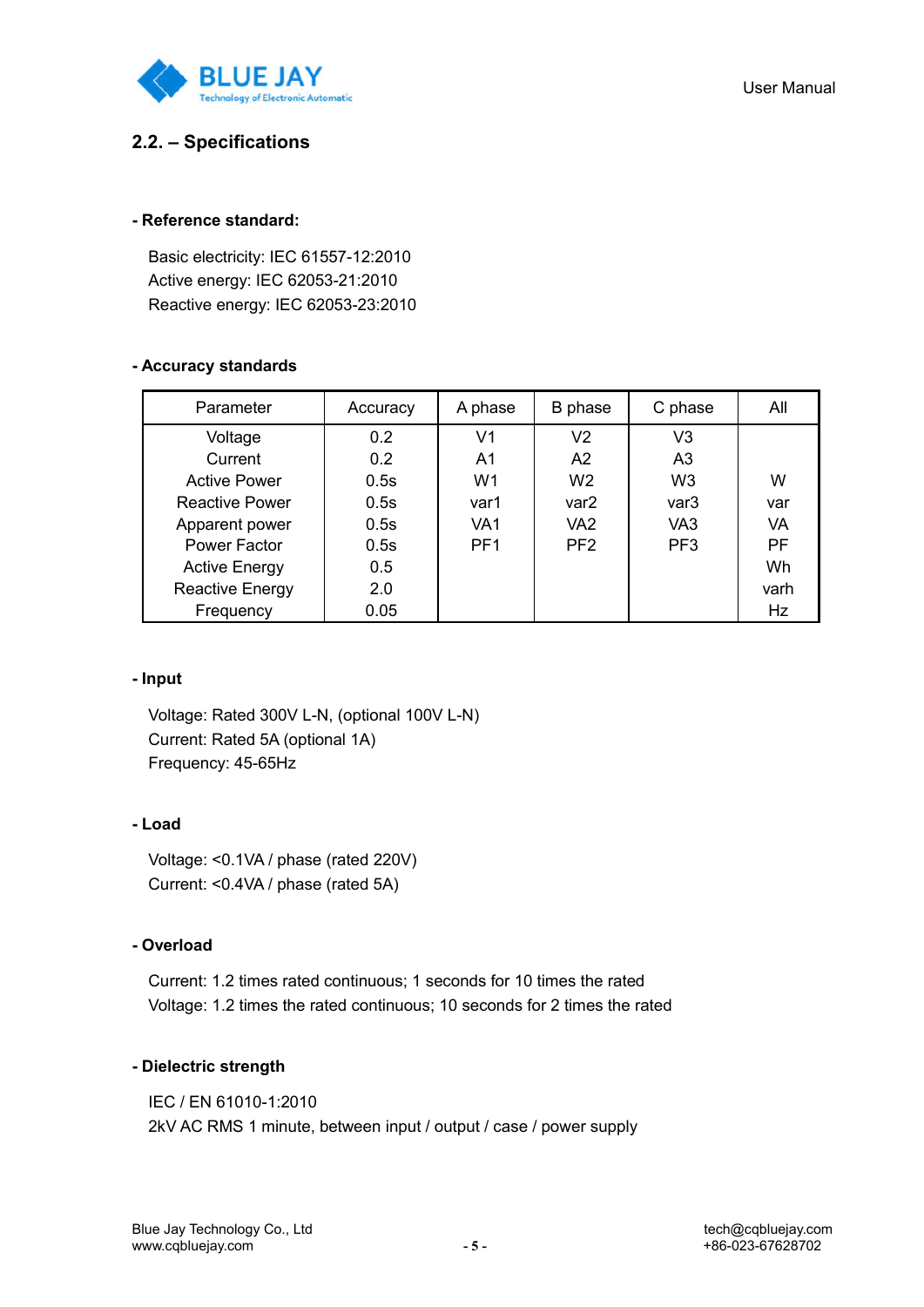

### **- EMC Test**

|                                                  | Standard                 | Test voltage                    |
|--------------------------------------------------|--------------------------|---------------------------------|
| Electrostatic discharge immunity<br>test:        | IEC-61000-4-2<br>level 4 | 8Kv                             |
| Electrical fast transient burst<br>immunity test | IEC61000-4-4<br>level 3  | Input 1kV; Power supply 2kV     |
| Surge (Shock) immunity test                      | IEC61000-4-5<br>level 4  | common mode test voltage<br>4kV |

### **- Work environment**

Temperature: -20°C ~ +60°C Humidity: RH 20% ~ 95% (No condensation)

### **- Protection**

Panel: IP54 Case: IP20

### **- Storage Conditions**

Temperature: -25°C ~ +70°C Humidity: RH 20% ~ 95%

### **- Working Power**

AC/DC 90-240V, 45-65Hz DC 20-60V (Optional) Maximum power consumption 6W

### **- Dimensions**

 $L \times W \times H = 96$ mm×96mm×71mm

### **- Installation hole size**

 $L \times W = (91+0.8$ mm $) \times (91+0.8$ mm $)$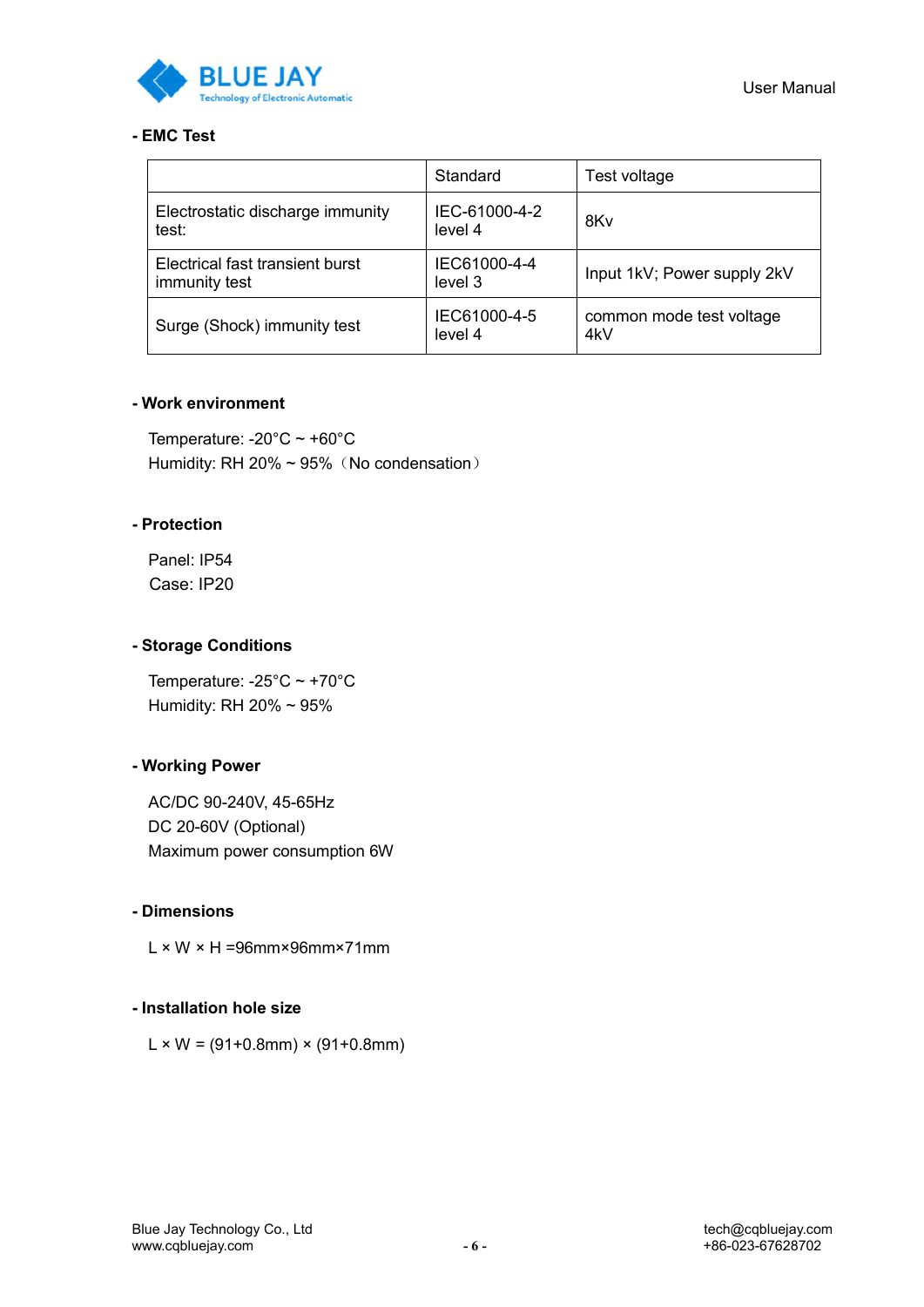

## **3.- INSTALLATION AND START-UP**



The manual you hold in your hand contains information and warnings that the user should respect in order to guarantee a proper operation of all the instrument functions and keep it in safety conditions. The instrument must not be powered on and used until its definitive assembly is on the cabinet's door.

### **If the instrument is not used as manufacturer's specifications, the protection of the instrument will be damaged.**

When any protection failure is suspected to exist (for example, it presents external visible damages), the instrument must be immediately powered off. In this case contact a qualified service representative.

### **3.1.- Installation**

### **Mounting**

Instrument is to be mounted on panel (cut-out *91+0.8 x 91+0.8 mm*). Keep all connections into the cabinet.

Please note that with the instrument powered on, the terminals could be dangerous to touch and cover opening actions or elements removal may allow accessing dangerous parts. Therefore, the instrument must not be used until this is completely installed.





Front view Side view Side view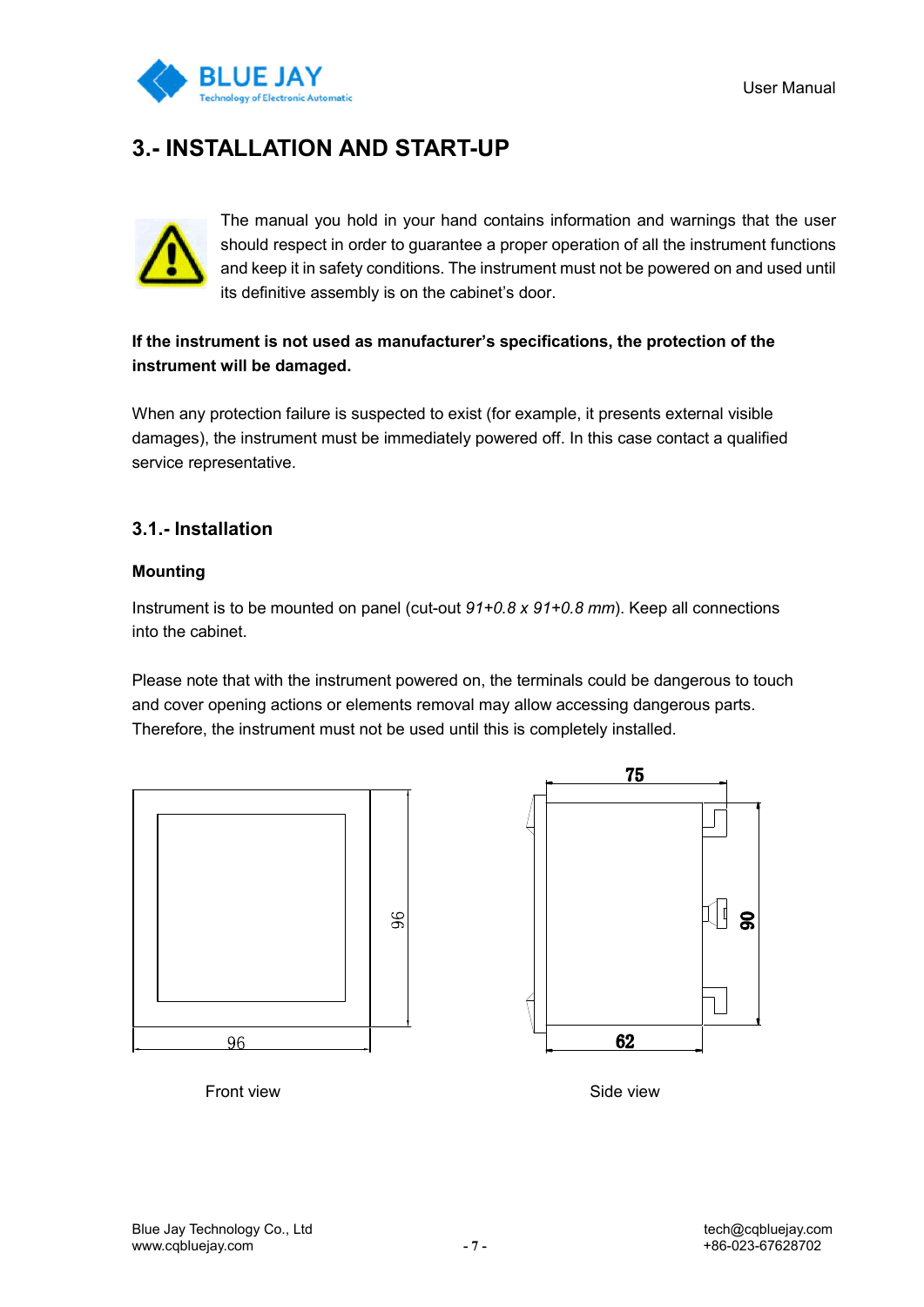

#### **Notes:**

Input signal: BJ-194… series using a separate acquisition calculate for each measurement channel, to ensure consistent in use, for different load forms, it's a variety of connection mode. Access wire shall be met: the current 2.5 square mm, voltage of 1.5 square millimeters.

#### **Voltage input:**

Input voltage should not exceed the rated input voltage products (120Vac or 450Vac), Otherwise, you should use external CT. Suggest 1A fuse be installed in the voltage input side.

#### **Current Input:**

Standard input current is 5A, if greater than 5A should use external CT. When the CT is connected with other instruments, make sure wiring methods be used in series.

Before remove the current input connection, must be sure to disconnect the primary circuit or shorted secondary circuit of CT. In order to facilitate disassembly, please do not connect to CT directly, and the terminal block is suggested.

#### **Sequence of wire:**

Please make sure that the input voltage and current corresponding to the same phase sequence, and the same direction; Otherwise, the Values and symbols will be wrong!! (Power and Energy)

The input network configuration of instrument depends on the CT number of the system: in the condition of 2 CT, select the three-phase, three-lines two components; in the condition of 3 CT, select the three-phase, four-lines three component mode.

Instrument connection mode, set of the instrument (programming input network NET) should be the same load wiring as measured wiring. Otherwise, the measurement instrument will lead to incorrect voltage or power.

In three-phase three-wire mode, the measurement and shows the line voltage; In three-phase four-wire mode, the measurement and shows the phase voltage.

#### **Auxiliary power**:

BJ-194… series with universal (AC / DC) power input, if not for a special statement, we provide the 220VAC/DC or 110VAC/DC power interface for standard products. Instruments limit work power supply: AC / DC: 90-240V, please ensure that the auxiliary power can match with BJ-194… series meter to prevent damage to the product.

- A. Suggest install 1A fuse in the fire line side.
- B. For the areas with poor power quality, suggest install lightning surge suppressor and rapid burst suppressor to prevent lightning strikes.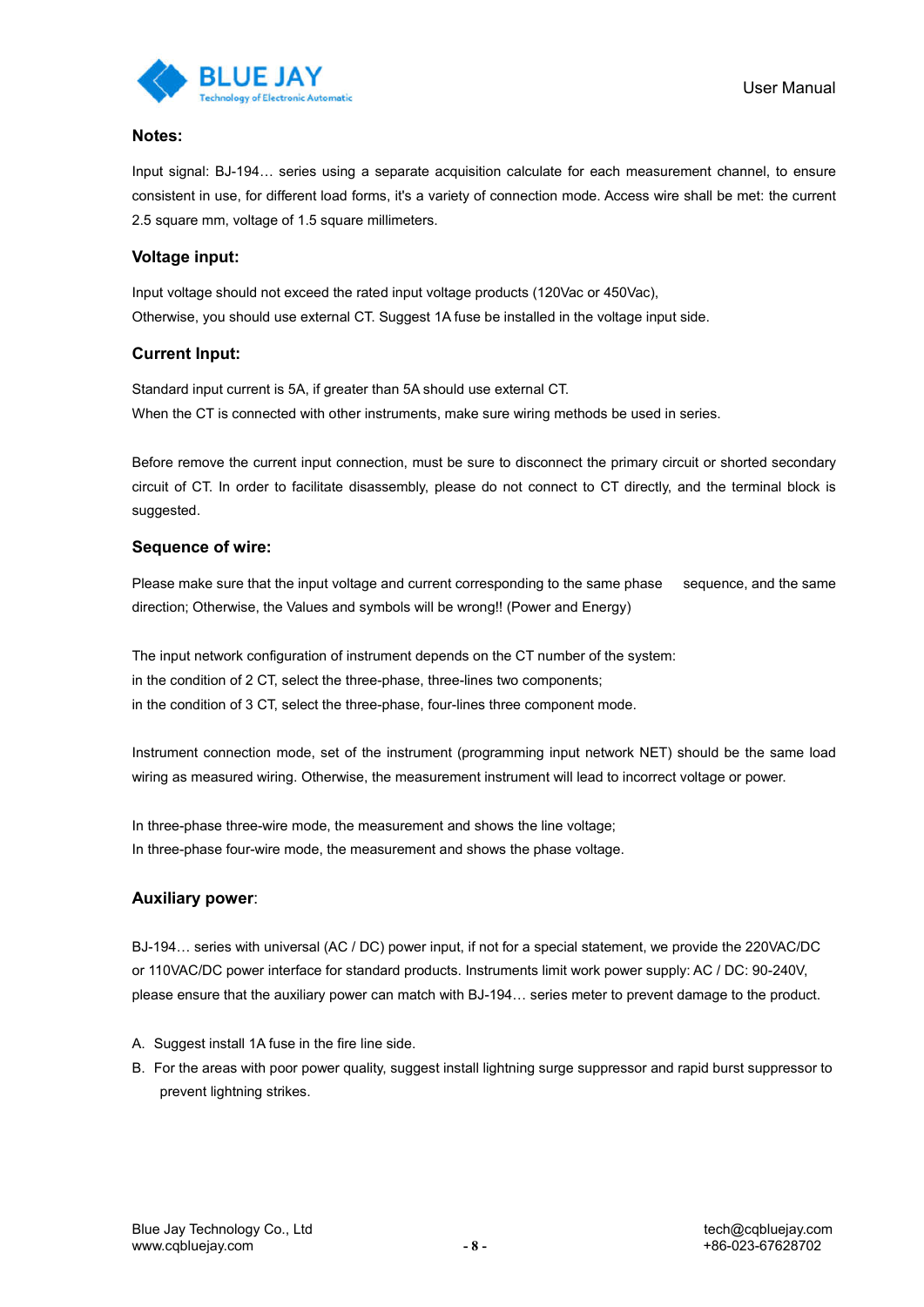

### **3.2. - Connection Terminal**

#### Upper connection terminal

|  |  | 15   16   50   49   48   47 | 60 | 59 |                                                                                                |  |
|--|--|-----------------------------|----|----|------------------------------------------------------------------------------------------------|--|
|  |  |                             |    |    | $ $ AO- $ $ AO+ $ $ RP- $ $ RP+ $ $ AP- $ $ AP+ $ $ GUD $ $ RS485B $ $ RS485A $ $ Power supply |  |

- *16. Analog output (+)*
- *15. Analog output (–)*
- *47. Active energy pulse output (+)*
- *48. Active energy pulse output (-)*
- *49. Reactive energy pulse output (+)*
- *50. Reactive energy pulse output (-)*

### *1. \*Supply voltage input: 0 V 2. \*Supply voltage input: 220 Va.c.*

- *58. RS-485 ( + )*
- *59. RS-485 ( - )*
- *60. RS-485 ( GND )*

#### Middle connection terminal

|                 | 22 21 20 19 |                 | 70                              | 71   72   73 | - 74 |
|-----------------|-------------|-----------------|---------------------------------|--------------|------|
| DO <sub>2</sub> |             | DO <sub>1</sub> | COM   DI1+   DI2+   DI3+   DI4+ |              |      |

- *20. Route 1 digital output (+)*
- *19. Route 1 digital output (-)*
- *22. Route 2 digital output (+)*
- *21. Route 2 digital output (-)*
- *70. Digital input COM pin*
- *71. Route 1 digital input (+)*
- *72. Route 2 digital input (+)*
- *73. Route 3 digital input (+)*
- *74. Route 4 digital input (+)*

#### Lower connection terminal

| 14   13   12   11   9 |  |                                                                            |  |  |  |  |
|-----------------------|--|----------------------------------------------------------------------------|--|--|--|--|
|                       |  | │ Un │ Uc │ Ub │ Ua │C-phase Current │ B-phase Current │ A-phase Current │ |  |  |  |  |

- *11. Voltage A-phase input*
- *12. Voltage B-phase input*
- *13. Voltage C-phase input*
- *14. Neutral Voltage input*
- *4. Current A-phase - S1 input*
- *5. Current A-phase - S2 input*
- *6. Current B-phase - S1 input*
- *7. Current B-phase - S2 input*
- *8. Current C-phase - S1 input*
- *9. Current C-phase - S2 input*

#### **Note:**

The terminal pin will change depends on special order requirement; please refer to the sticker on the meter!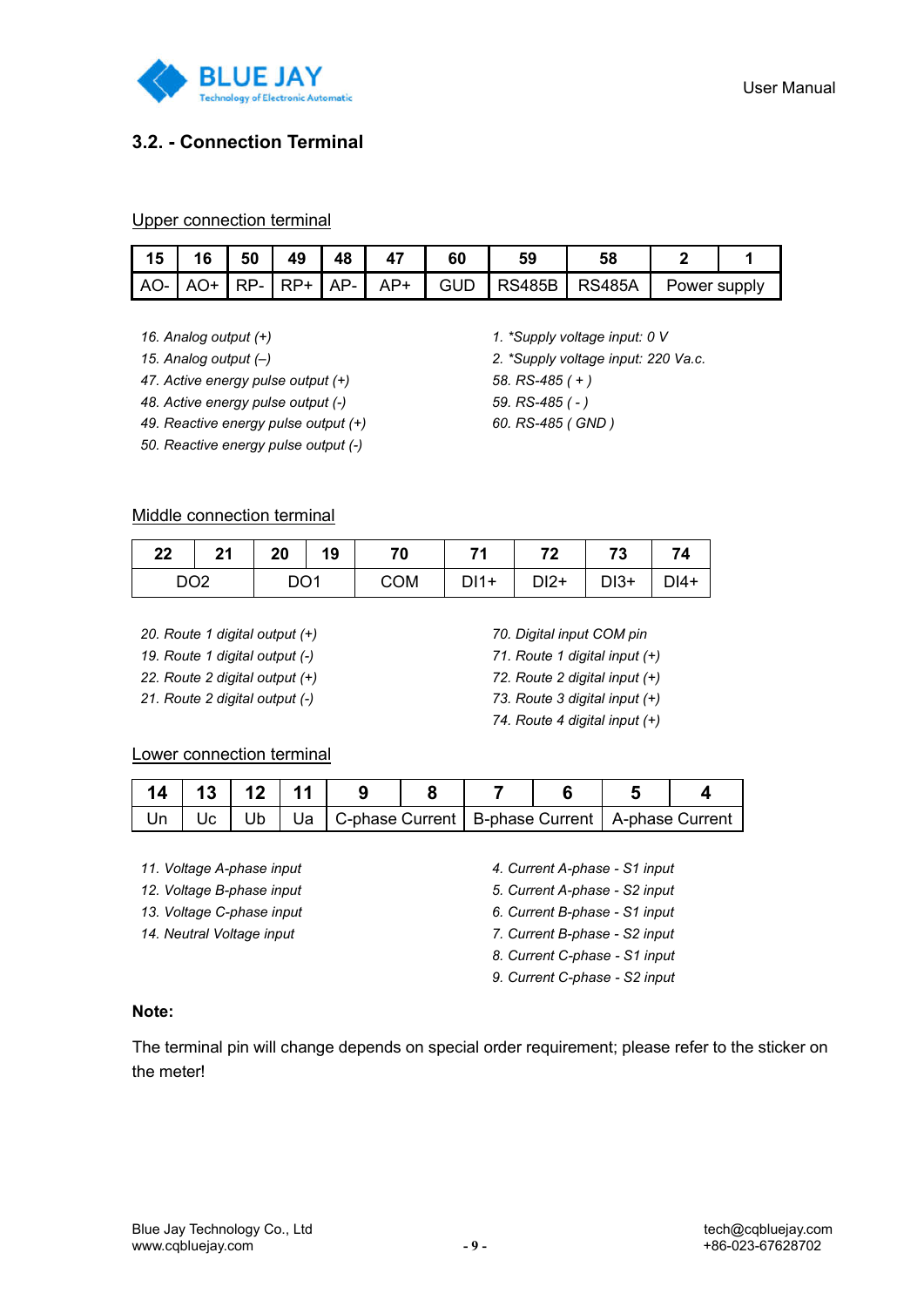

### **3.3. – Typical Wiring (3P4W)**



### **IMPORTANT REMARK!**

If power = -0.01 is shown for any of the phases and voltage and current are not zero for this phase, check out following points:

- Assure that A, B and C phases coincide in voltage and current.
- Correct polarity? Reverse the current transformer placed at this phase.

### **Note:**

This connection drawing is for reference only; the actual connecting terminal please refer to the label on the rear part.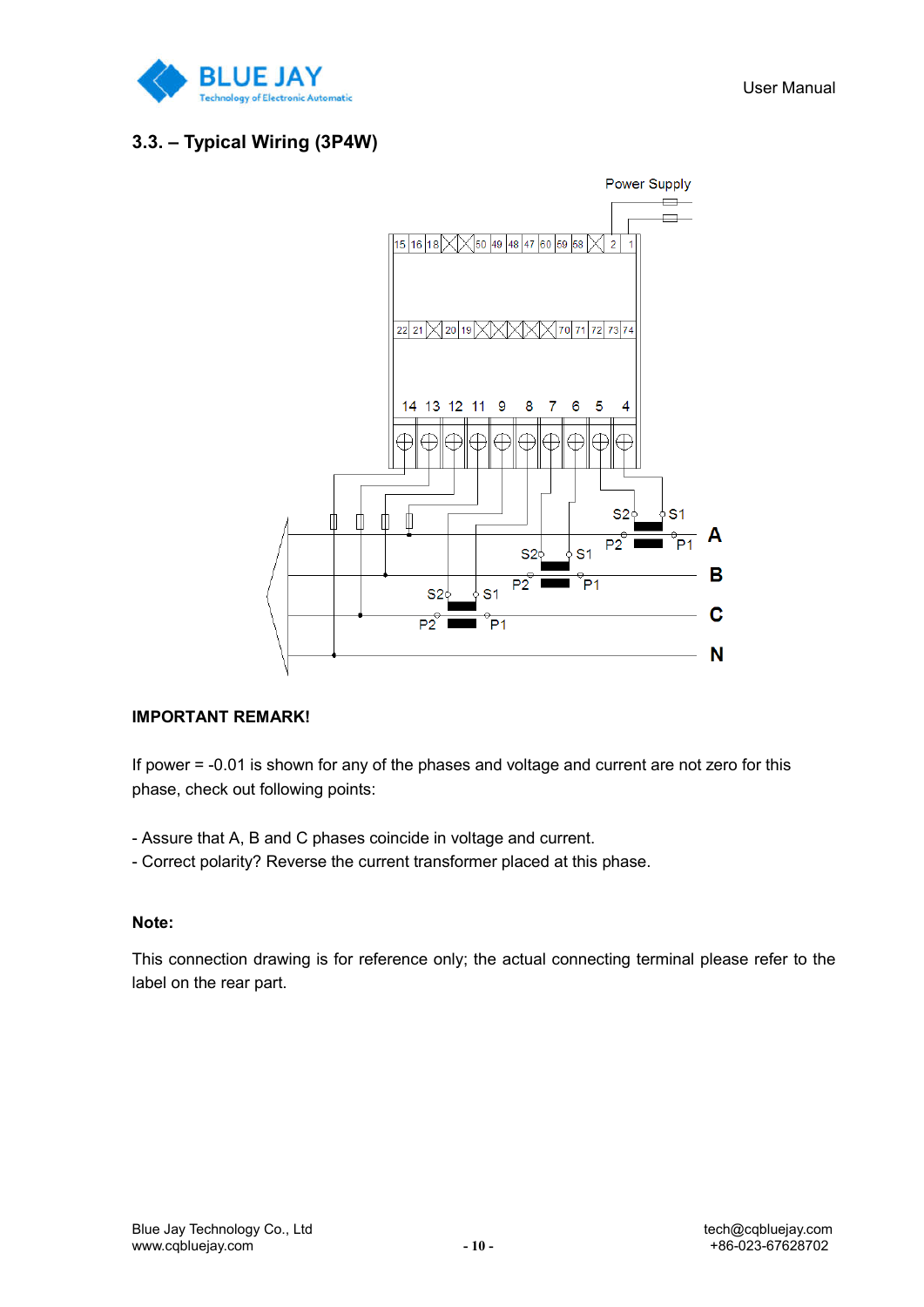

## **4. SCREEN DISPLAY**

### **4.1.- Full Symbol in Display Screen**

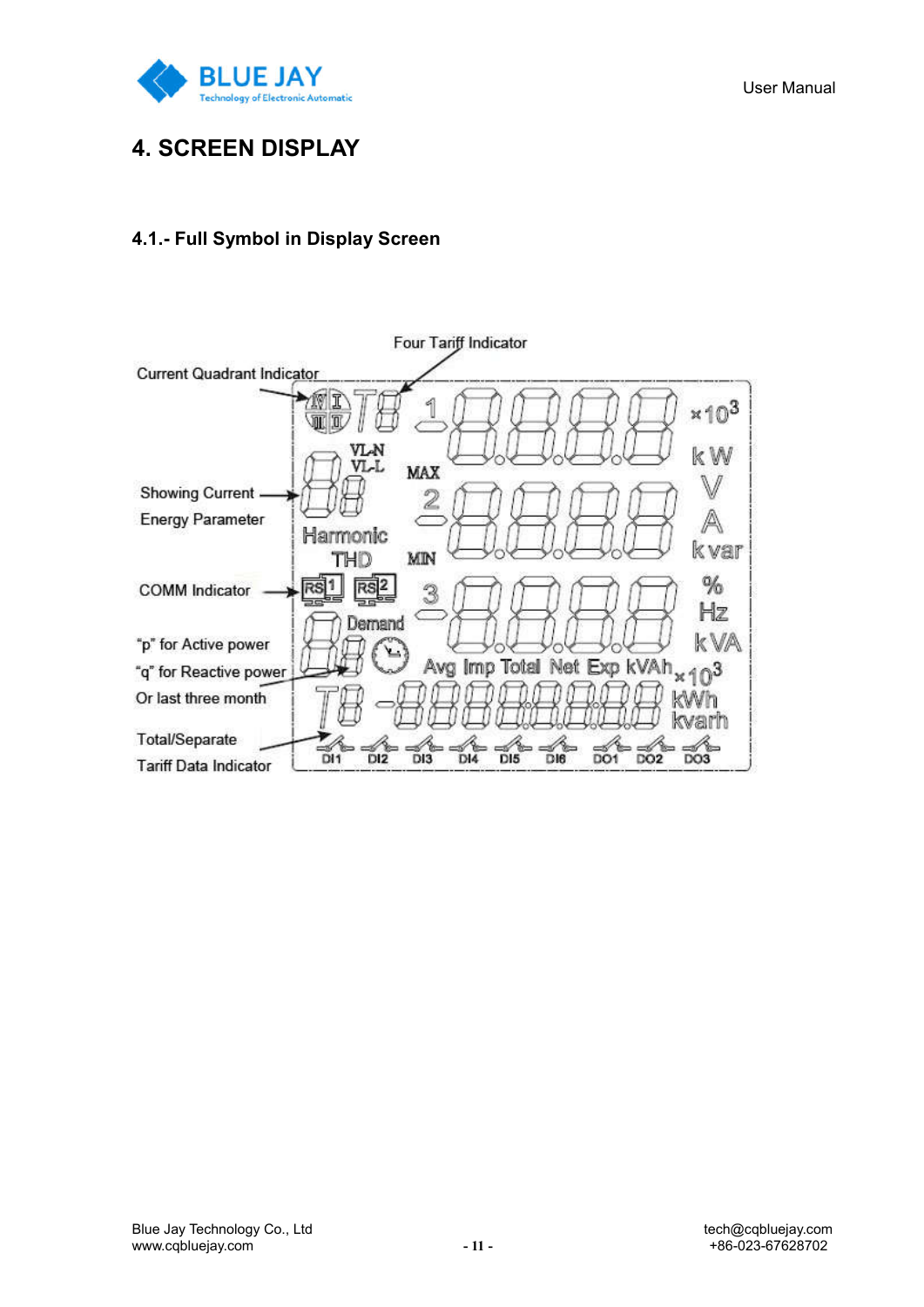

### **4.2.- Introduction of Screen Pages**

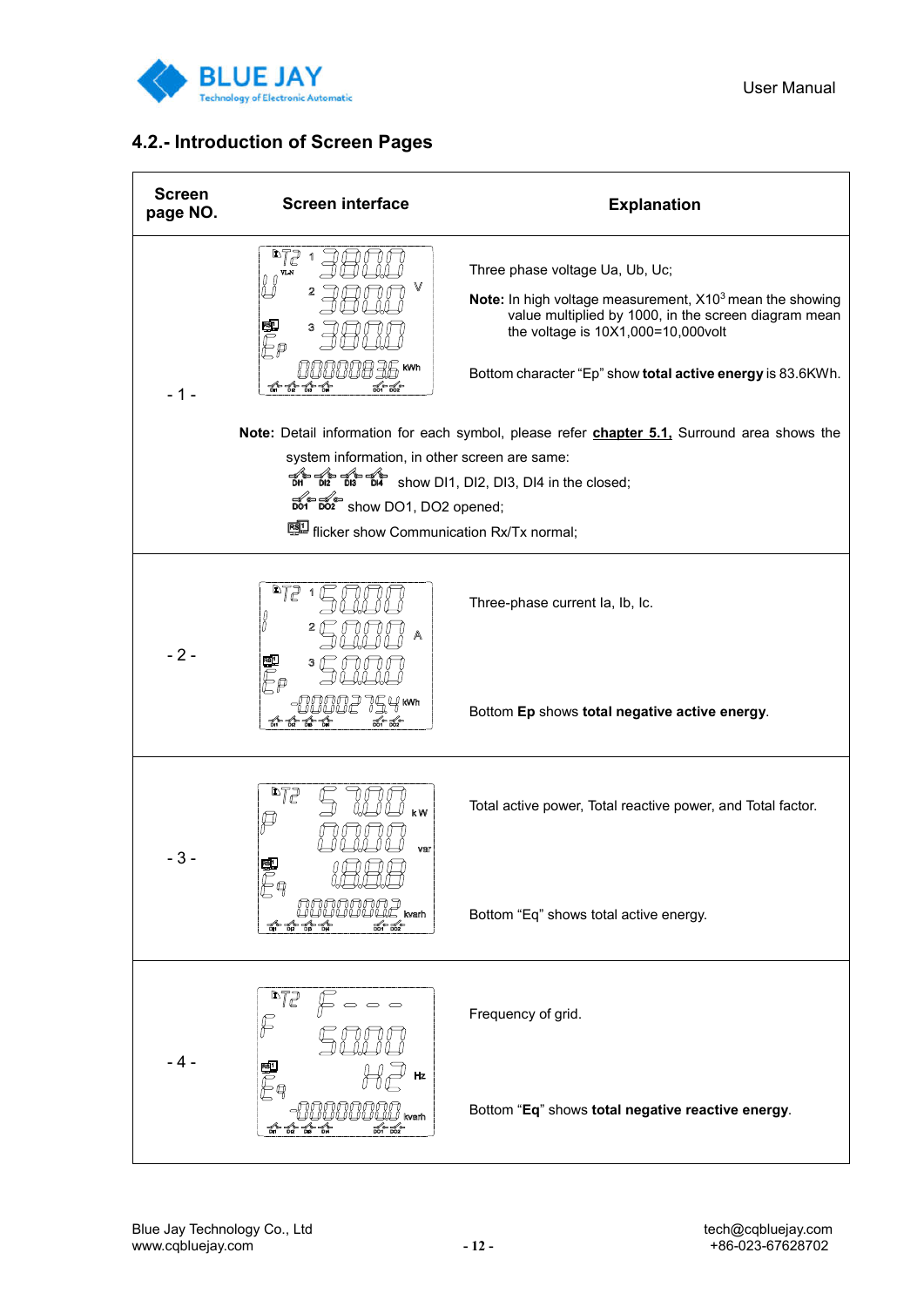

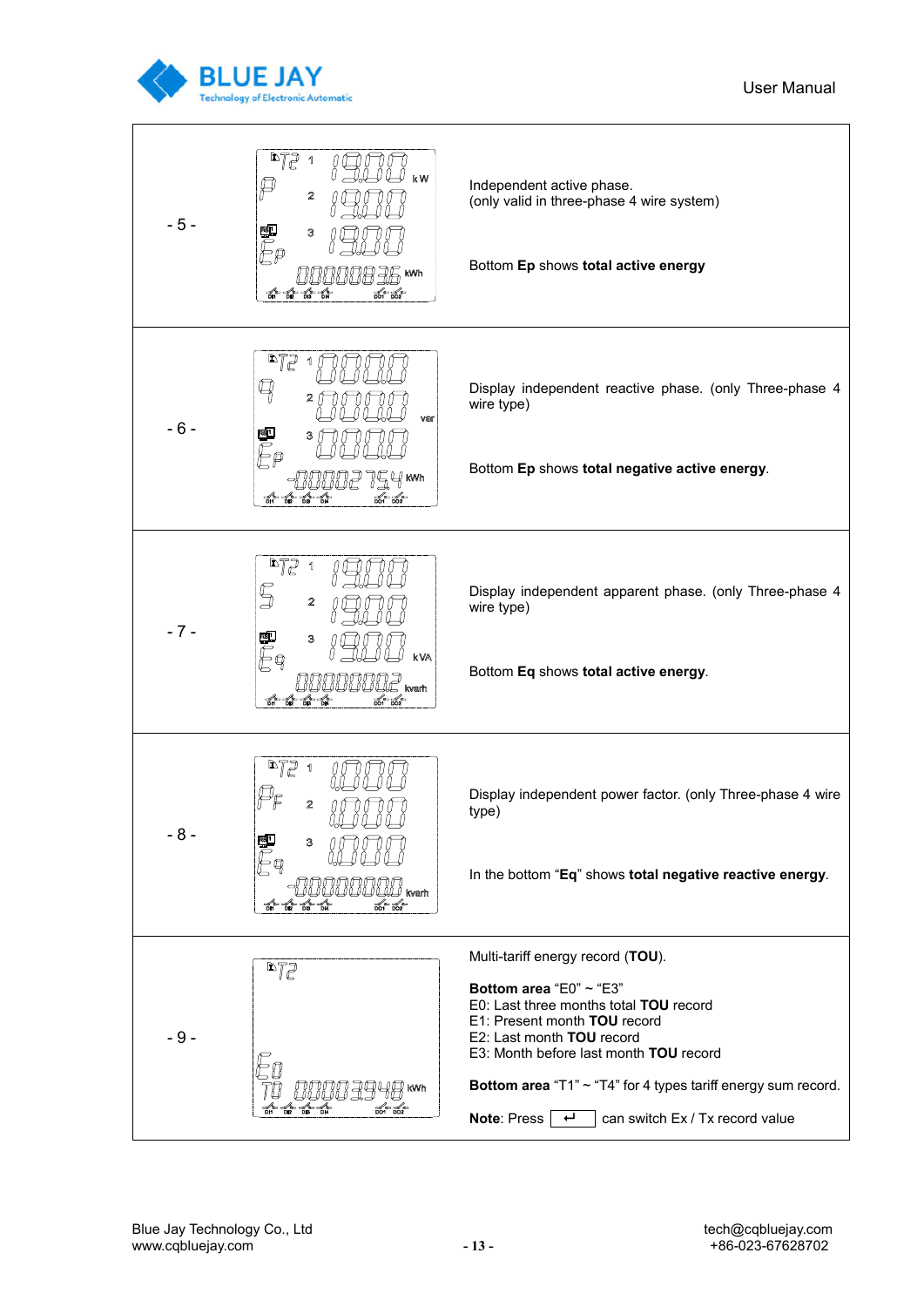

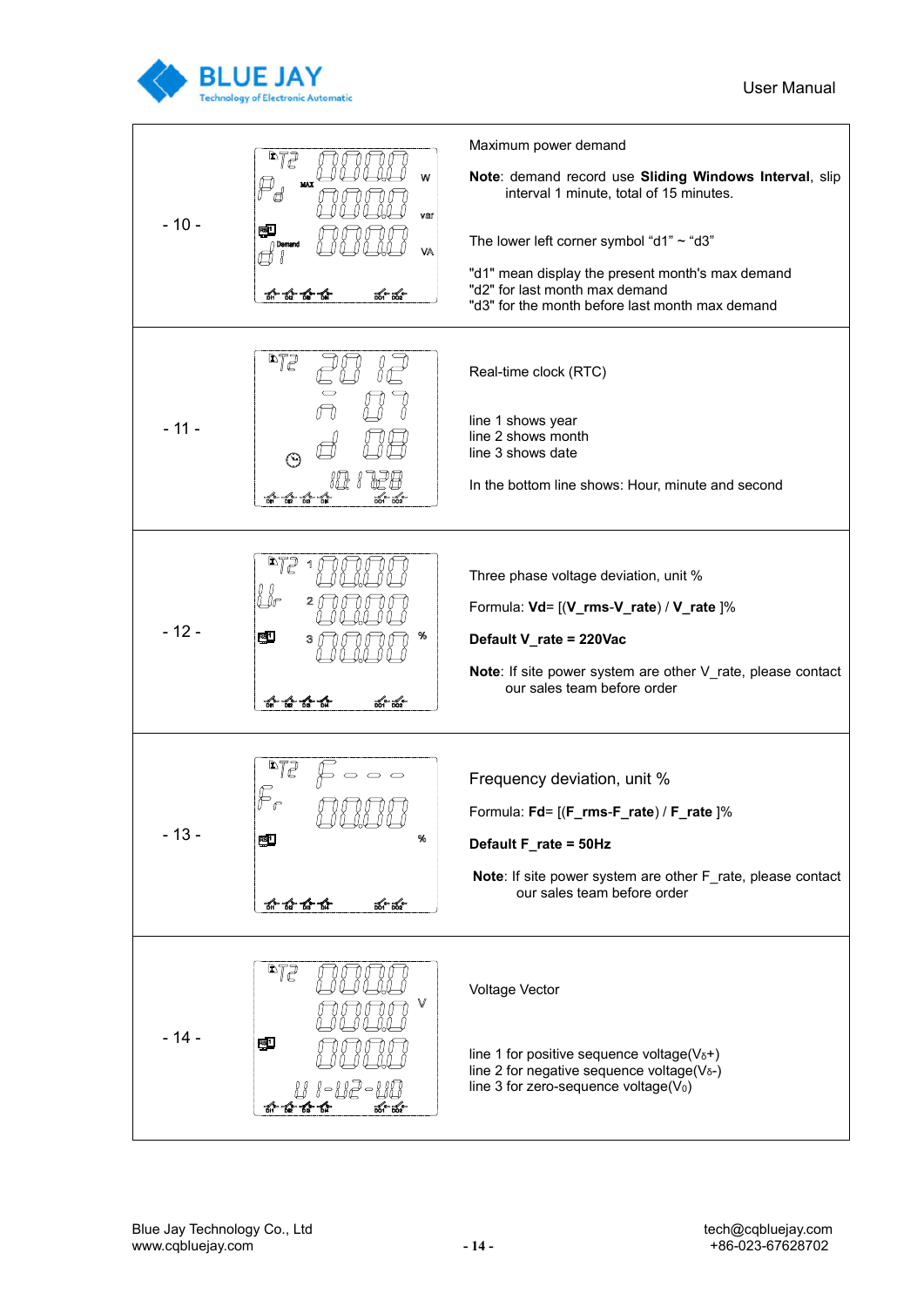

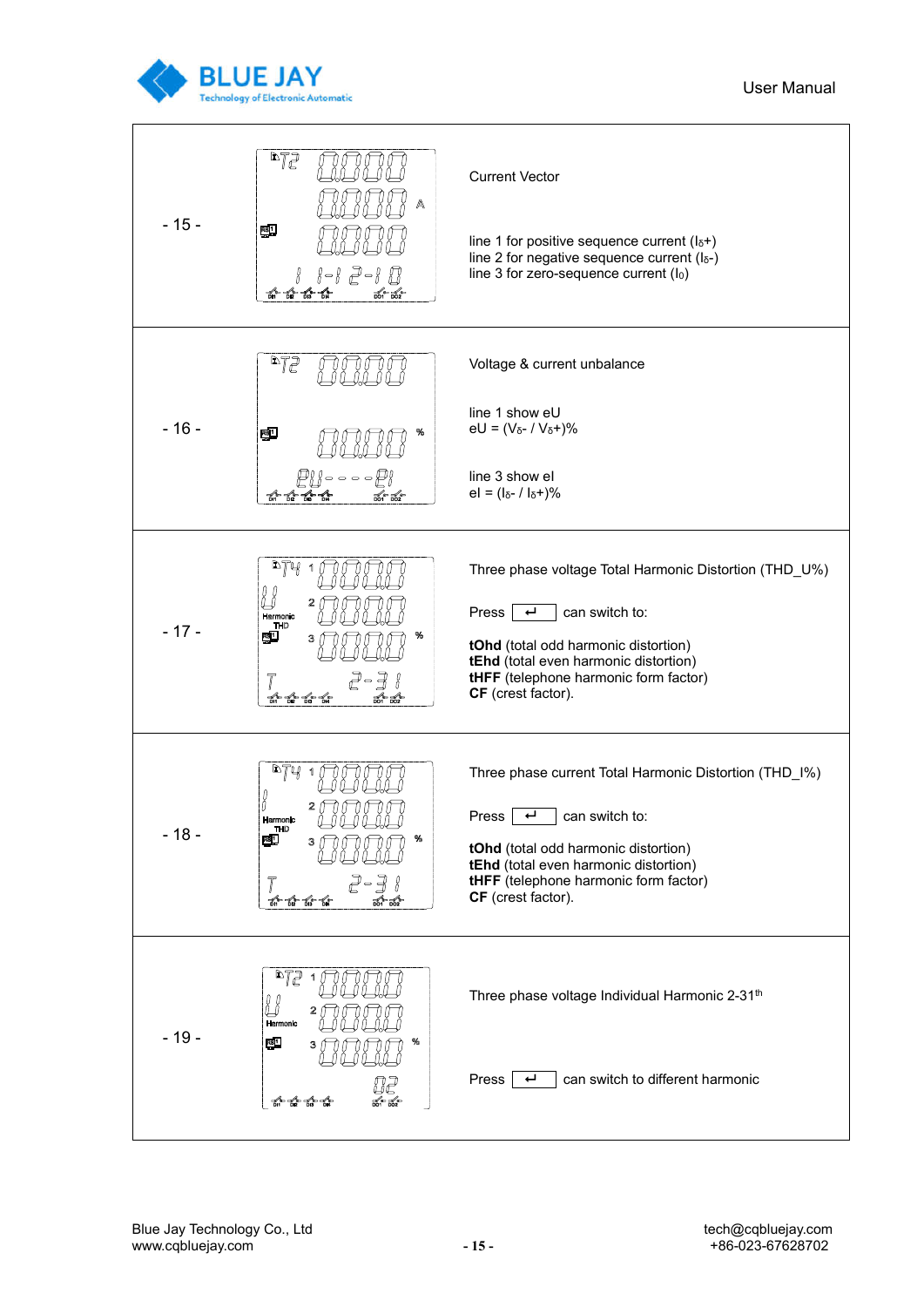

| $-20-$ | D7<br>525<br>lť<br>Harmonic<br>團<br>%<br>з | Three phase current Individual Harmonic 2-31 <sup>th</sup> |
|--------|--------------------------------------------|------------------------------------------------------------|
|        | นัย<br>DO1                                 | can switch to different harmonic<br>Press                  |

### **Note:**

In special requirement order or firmware iteration, the screen may add or reduce the screen display pages, please ask the sales team to get latest manual.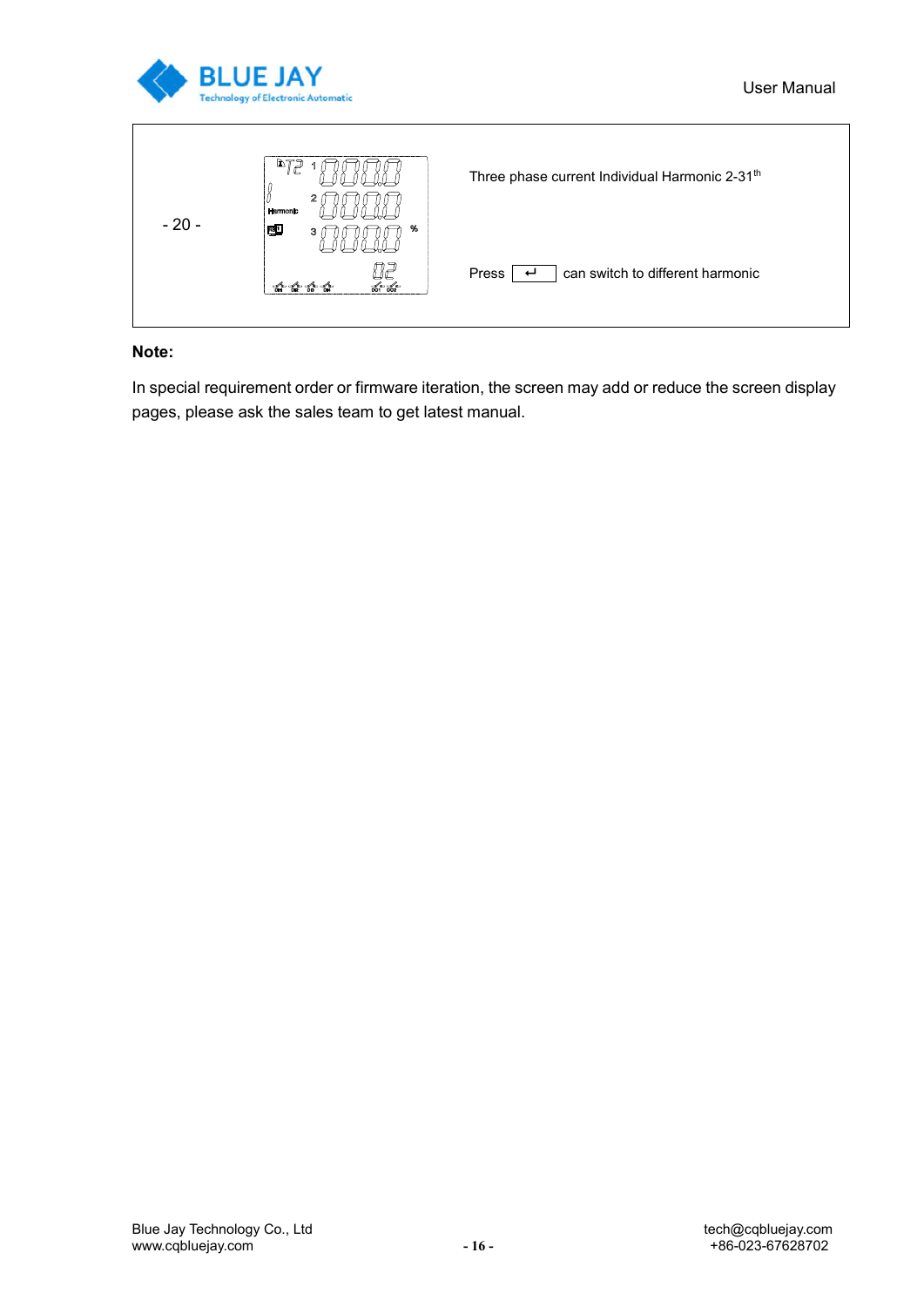

## **5. - OPERATION MODE**

When the device is powered up, the entire symbol will be on, and the meter starts to self- test. After few seconds, the meter is ready for operation and shows firmware, then automatic jump to The first screen.



| In Monitor screen &                      | press key $\vert \blacktriangleleft \vert$ or $\vert \blacktriangleright \vert$                          |
|------------------------------------------|----------------------------------------------------------------------------------------------------------|
| Setup sub-menu                           | , screen will move to previous or next page.                                                             |
| In Setup variables<br>configuration menu | can move the setting cursor to left;<br>press  <br>can scroll selection the number $0 \sim 9$ .<br>press |

**SET**

Press this key in monitor screen can call out the password screen; In other screen used as Exit & roll back to up layer menu.



Press this key in monitor screen can call out the firmware screen; In Setup menu used as confirm the value entry or jump to down layer menu

**Note:** In Setup menu, if changed the setting value, press **SET** for exit menu, device will call out confirm screen ask "SAVE"

Then press **SET** *exit without saving* press  $\overline{+ \ \ }$  save and exit.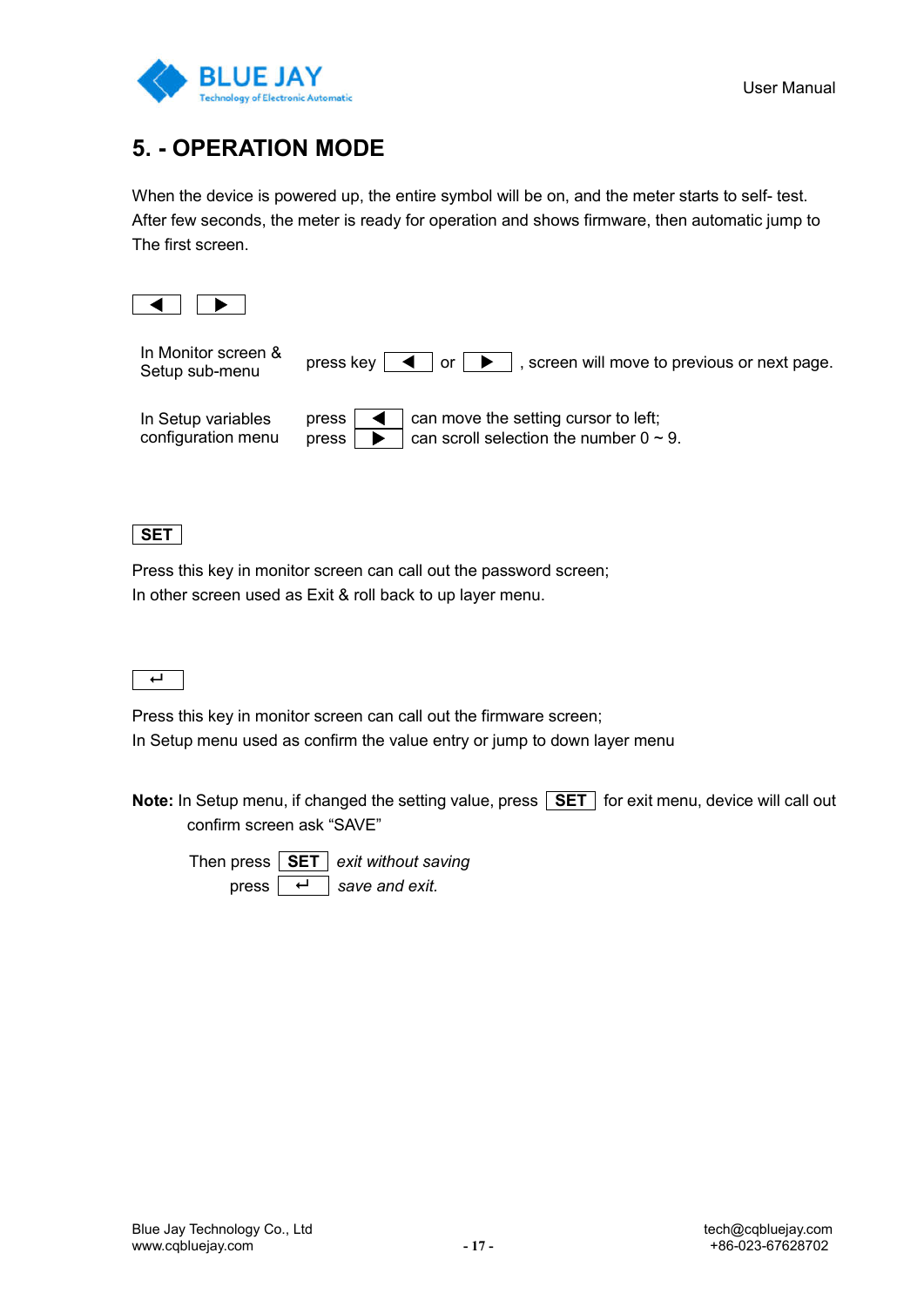

## **6. - SETUP PROCEDURE**

The SETUP procedure of the BJ-194J is performed by means of several SETUP options. There has a password to protect unexpectedly enter the Setup menu. Once into the Setup menu, use the keyboard to select different options and enter required variables:

## **6.1.- Enter Setup Menu**

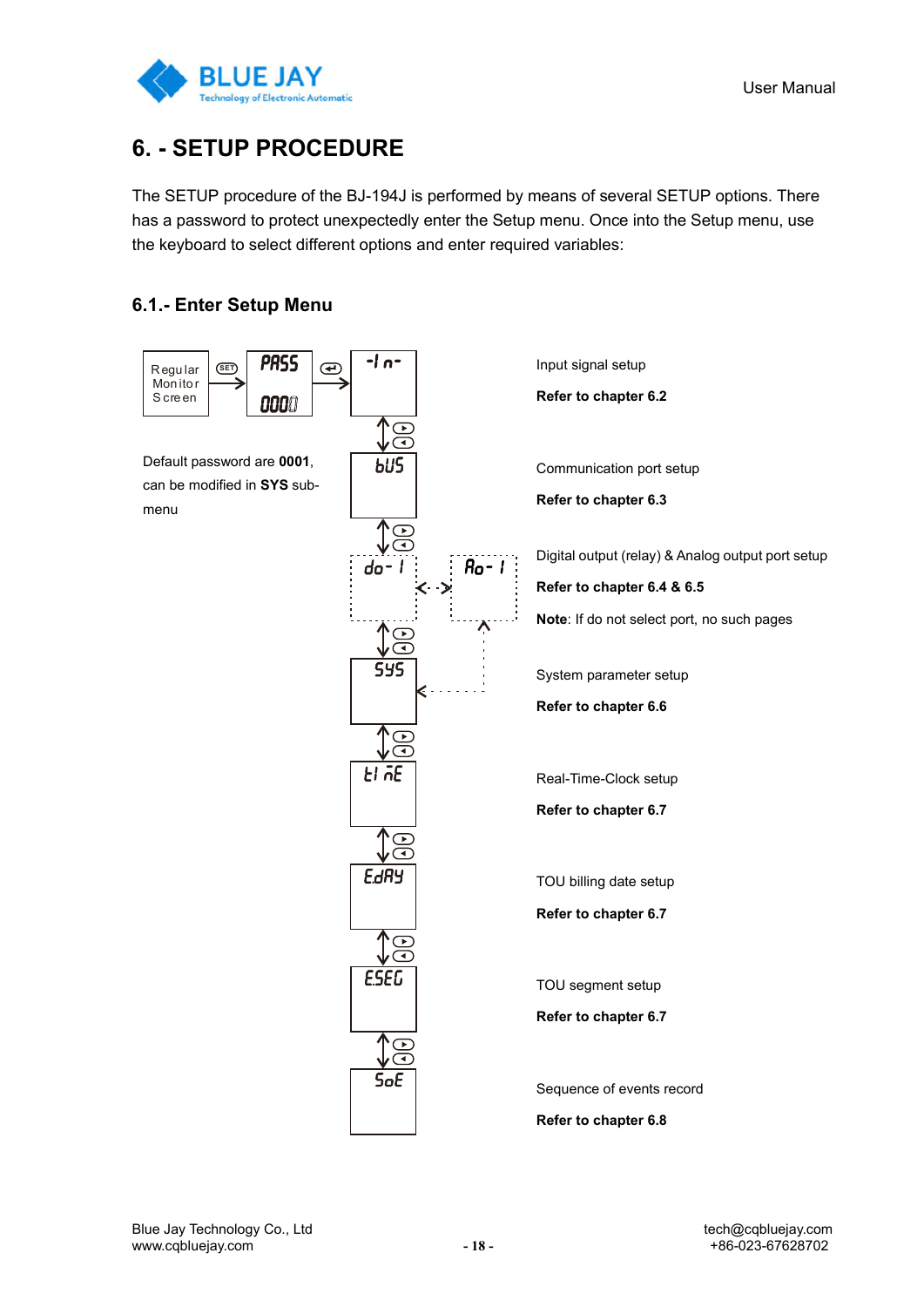

User Manual

### **6.2. - Input Signal Setup**



### **Notes:**

- (1) In medium or high voltage system, set this value can expand measuring range, values represent the current transformer (primary side voltage) / (secondary side current). Must set **U.scl** in 100V or other specified VT secondary voltage.
- (2) If in order specified power grid are 3P3L, Blue Jay will connect **Un** and **Ub** terminal internally. In screen only show phase to phase parameter
- (3) Blue Jay calibrate meter under 380V range, high-quality linearity performance ensures that the meter can accurately measure in the lower voltage range. That can compatible with 120V, 220V, 230V, 240V, 277V system.

*If need to use in different voltage scale or different types CT, please contact our sales team for more help.*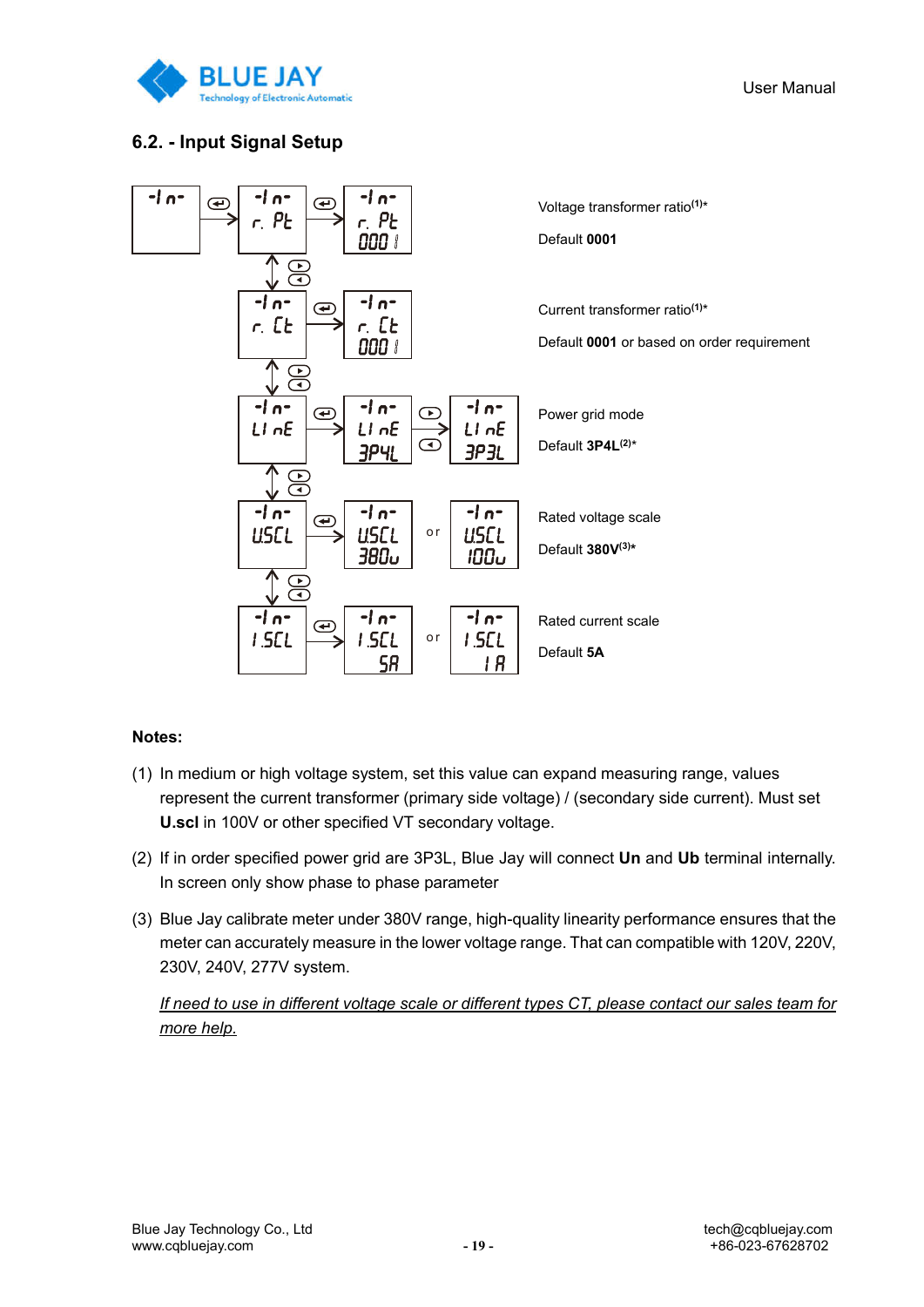

### **6.3. - Communication Port Setup**



### **Note:**

- (1) Modbus address setup range 1-247
- (2) Baud ratio can select 1200 / 2400 / 4800/ 9600 / 19200, regular meter equipped communication port max baud ratio are 19200bps, if need higher speed, please contact Blue Jay sales team.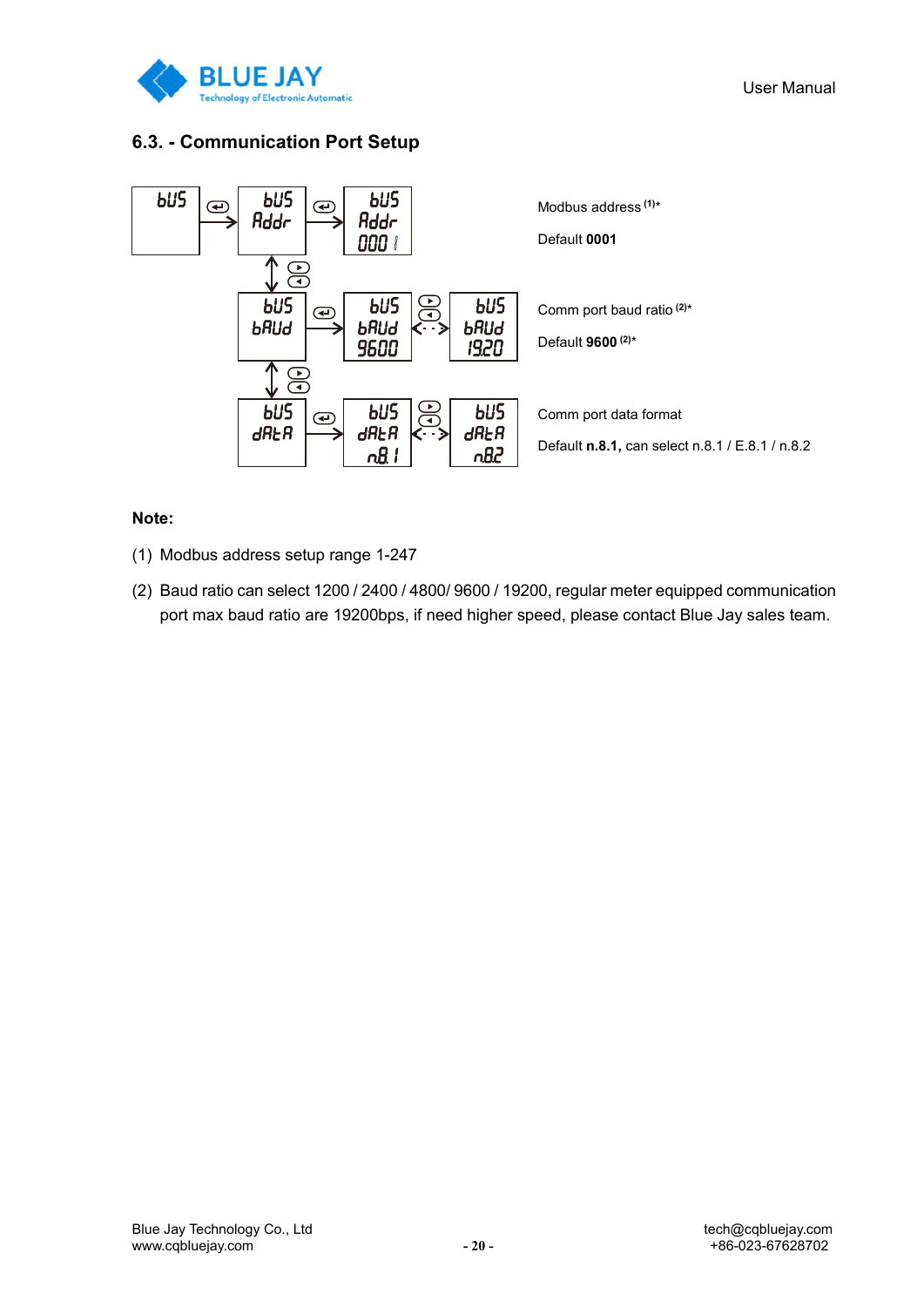

User Manual

### **6.4. - Digital Output Setup**

DO port is optional module, if do not choose this external port, in Setup menu do not have this submenu, and this chapter are invalid.

When device has more than one DO port, you can set the DO-2, as same step.

The physical DO relay standard is 5A 250VAC / 5A 30VDC



#### **Notes:**

(1) Relay trig threshold value have different units:

| Voltage - 0.1V   | Active power - 0.1W     | Power factor - 0.001 |
|------------------|-------------------------|----------------------|
| Current - 0.001A | Reactive power - 0.1VAR | Frequency- 0.01HZ    |

(2) Hysteresis value is for prevent unexpected relay release, only the measurement parameter falls back lower / over a certain difference value from trig threshold, the DO can be released.

**Formula**: **Xm** < **X** - **Xr** (Upper edge trig) or **Xm** > **X** + **Xr** (Lower edge trig)

$$
Xr = \boxed{\cup RLU} \times \boxed{HYS} / 10000
$$

**Xm** is measurement rms value of electrical parameter

**Example:** Trig threshold value 3.700A; hysteresis value 0.03; After relay trigged, when measured value **Xm** < 3.589A (3.700-3.700\*0.03), the relay will be released.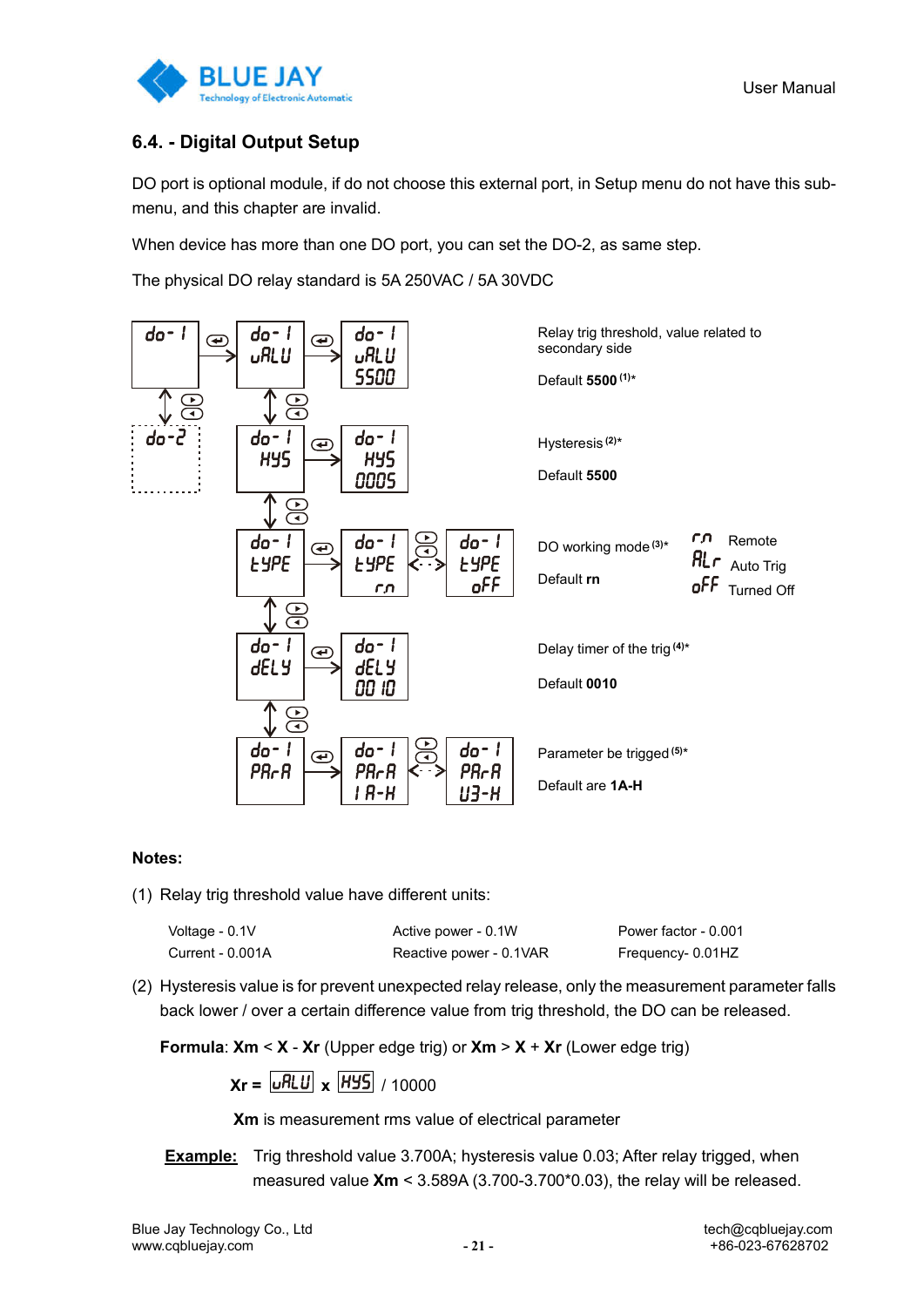

(3) DO port preset 2 types of working mode, and can be **Turned Off**

Auto Trig – When the measurement parameter over or lower the preset **untupled the DO** relay act, terminal of DO+ / DO- shorted. After the measurement parameter fall back to a certain value can be released relay coil.

**Remote** - DO relay act by RS-485 control command, user can use function code 05 to trig single relay, device RS-485 port follow MODBUS-RTU protocol, command as following:

| <b>Host inquiry:</b> |  |
|----------------------|--|
|                      |  |

| 01            | 05   | 00<br>- 01          | FF.<br>00                               | FA<br>DD   |
|---------------|------|---------------------|-----------------------------------------|------------|
| Address       | Code | No.1 Relay register | Relay value<br>(FF00:close; 0000: open) | <b>CRC</b> |
| Slave answer: |      |                     |                                         |            |
| 01            | 05   | - 01<br>00          | 00<br>FF                                | FA<br>DD   |

(4) In **Auto trig** mode, after  $Xm > uRLU$  in the specified delay time, DO relay act. Setting value from  $0.000$ sec (no delay) to 999.9 sec, default  $0010 = 1$ sec

In **Remote** mode, if setup value = 0, output is **Level type**,

If set value = 0, output is **Pulse type**, value = pulse width

(5) Parameter of the DO can be set, preset 52 types parameter that can be used in auto trig mode

| $\sf U \sf R\text{-} \sf H$ A phase voltage upper trig              | $9b - H$ B phase reactive power upper trig         |
|---------------------------------------------------------------------|----------------------------------------------------|
| <b>Ub</b> + <b>H</b> B phase voltage upper trig                     | $9E - H$ C phase reactive power upper trig         |
| $\sf U\sf C$ + $\sf H\;$ C phase voltage upper trig                 | 95-H Total reactive power upper trig               |
| <b>U3-H</b> Any one of Ua / Ub / Uc3 upper trig                     | 5R-H A phase apparent power upper trig             |
| <b>I R-H</b> A phase current upper trig                             | 5b <sup>-H</sup> B phase apparent power upper trig |
| <b>b-H</b> B phase current upper trig                               | $5L - H$ C phase apparent power upper trig         |
| $IC-H$ C phase current upper trig                                   | 55-H Total apparent power upper trig               |
| <b>i ∃-H</b> Any one of Ia / Ib / Ic3 upper trig                    | PF-H Total power factor upper trig                 |
| PR-H A phase active power upper trig                                | Fr-H Frequency upper trig                          |
| <b>Pb<sup>-H</sup></b> B phase active power upper trig              | di IH DI1 closed trig                              |
| $\mathsf{P}\mathsf{L}\mathsf{-H}\,$ C phase active power upper trig | $d\bar{d}$ $dH$ DI2 closed trig                    |
| <b>P5-H</b> Total active power upper trig                           | $d$ $3H$ DI3 closed trig                           |
| <b>9R-H</b> A phase reactive power upper trig                       | di 4H DI4 closed trig                              |

**Note:** If in screen show "XX  $\cdot$ <sup>L</sup>" mean lower limit trig, for DI port mean open loop trig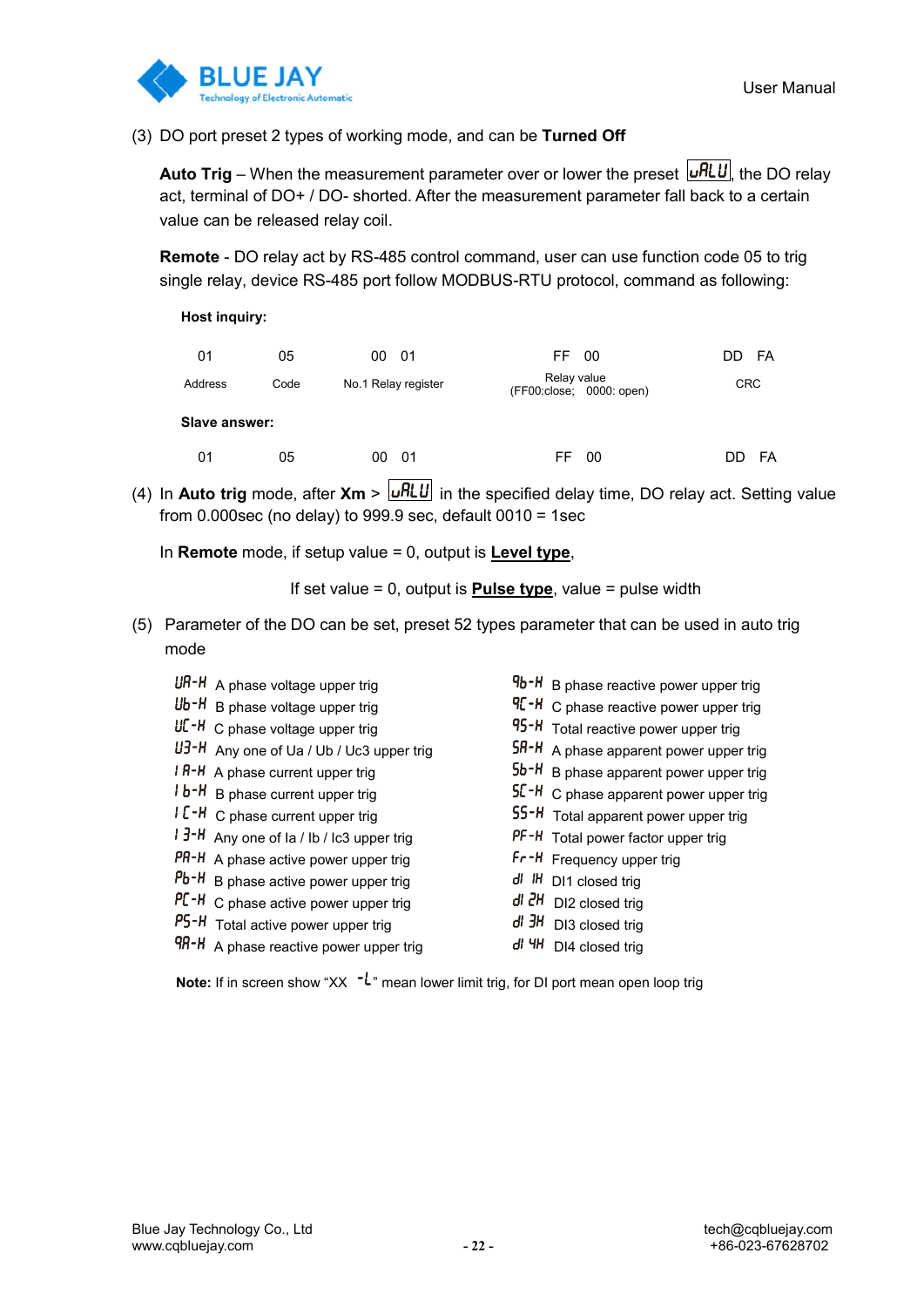

### **\* Delay & Hysteresis logic**

Example in upper limit alarm of A phase voltage:

#### U-d mean detected Ua

U-set mean Alarm value of A phase

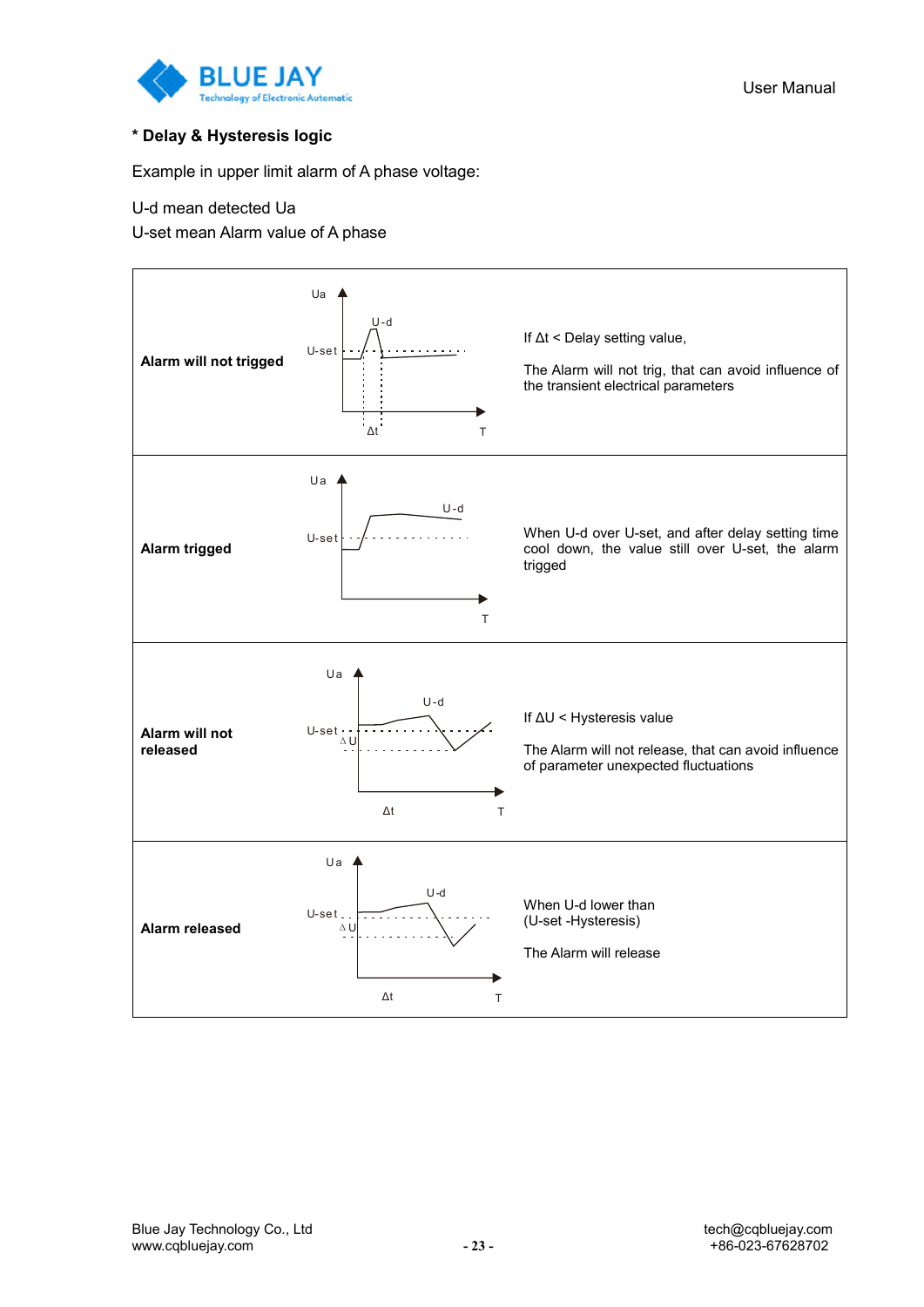

### **6.5. - Analog Output Setup**

AO port is optional module, if do not choose this external port, in Setup menu do not have this submenu, and this chapter are invalid. When device has more than one AO port, you can set the AO-2…, as same step. Basic specification of AO port:

| <b>Accuracy class</b> | 0.5S                                                            |
|-----------------------|-----------------------------------------------------------------|
| Overload              | 120% effective output, the maximum current of 24mA, voltage 15V |
| Load                  | $R_{\text{max}} = 420\Omega$                                    |
| <b>Isolation</b>      | 1KV to other terminal (Between AO-AO port non-isolation)        |



#### **Notes:**

- (1) Signal range default are ampere output, rang 4-20mA, 12-20mA, optional voltage signal output, optional 0-5V, 10-5V, (please contact Blue Jay sales team before order).
- (2) The analog parameter can set Ua, Ub, Uc, Uab, Ubc, Uca, Ia, Ib, Ic, Pa, Pb, Pc, PS, Qa, Qb, Qc, Qs, Sa, Sb, Sa, SS, PF, Fr.
- (3) Transfer parameter related secondary side value (such as AC100V, AC5A), units as following.

| Voltage - 0.1V   | Active power - 0.1W     | Power factor - 0.001 |
|------------------|-------------------------|----------------------|
| Current - 0.001A | Reactive power - 0.1VAR | Frequency- 0.01HZ    |

**Example:** Setup variable: **TYPE** 4-20mA **PARA** Ia **LdIS** 0000 **HdIS** 5000

Mean transfer A-phase current is 0.000A output 4mA, current is 5.000A output 20mA;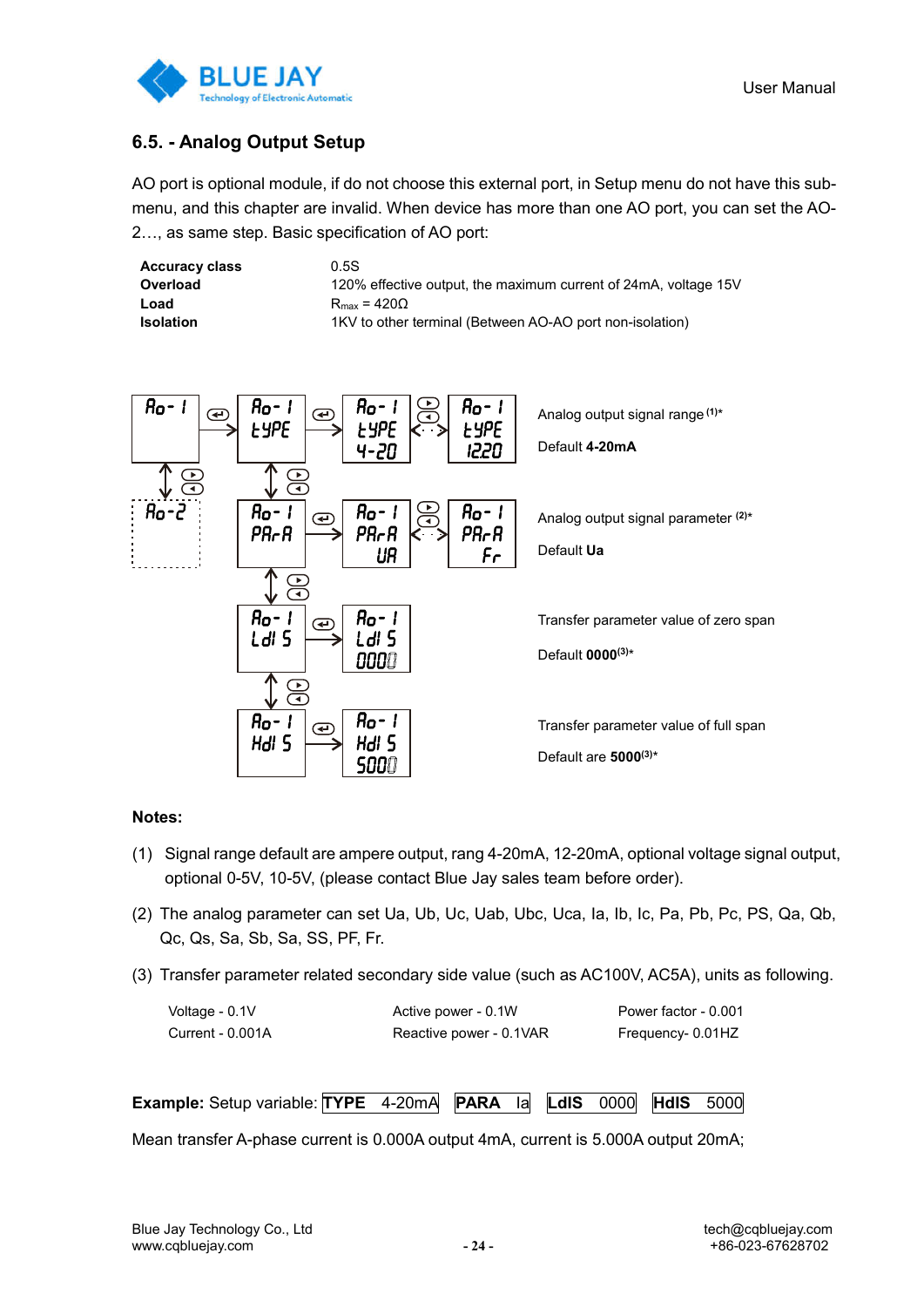

User Manual

### **6.6. - System Setting**



### **Notes:**

- (1) Set 0000 mean manually switch each monitor screen pages
- (2) If change the password, please keep the password in safety, or only return to Blue Jay for reset new password!
- (3) Variable step value is 2/1000. Blue Jay already do calibration before shipping, please use high precision ammeter or voltmeter as reference standard.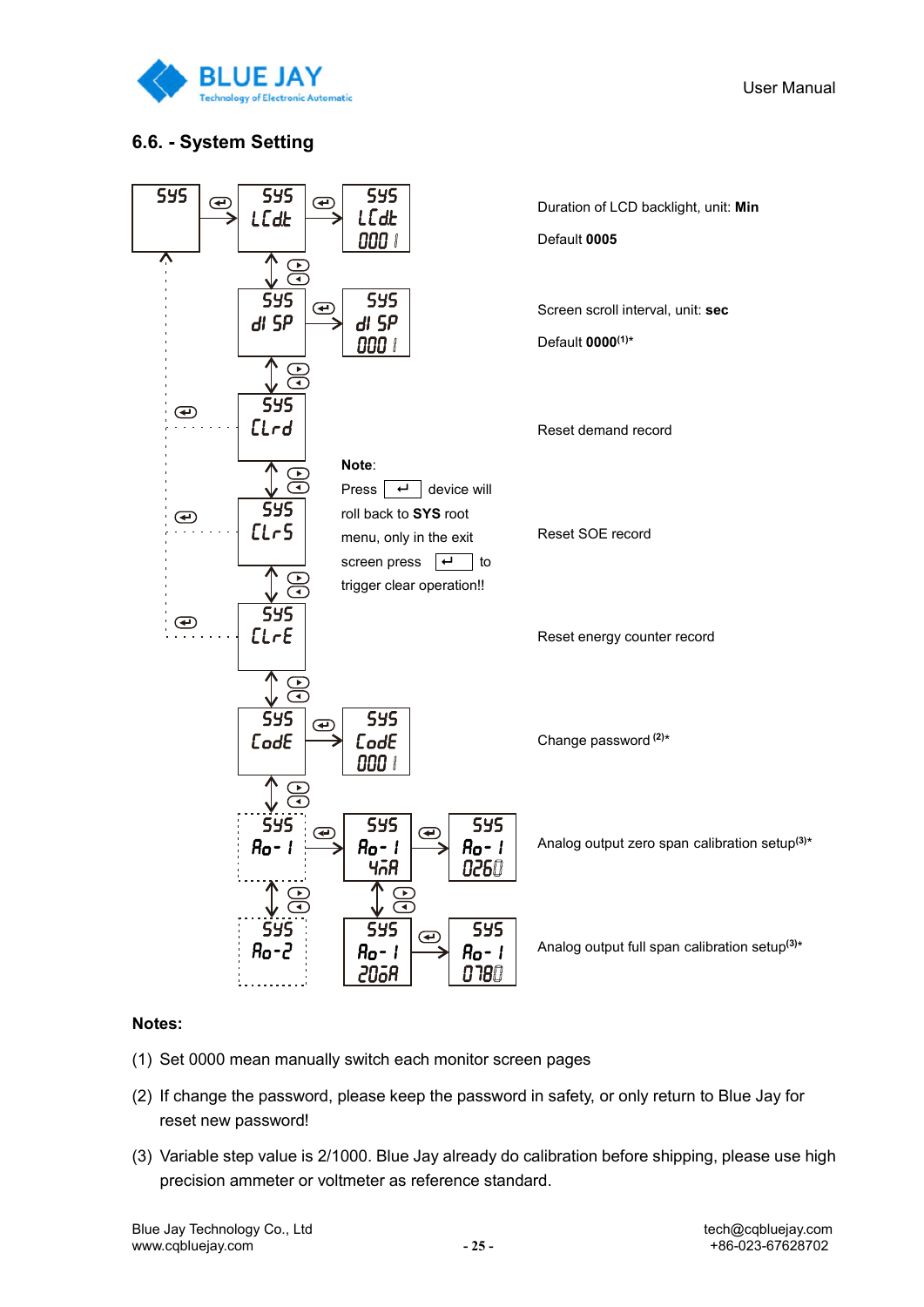

## **6.7. – RTC and TOU Setup**



#### **Notes:**

- (1) The weekday is independent data, only loops from 1-7, and does not linked to date information, only can be read in register map and used as data identity.
- (2) BJ-194J provides last 3 months of TOU energy record. The TOU function separate one day in to 12 segments billing interval.  $5E_0$  for record starting time point in one day.
- (3) Device used 4 different words to indicate 4 types tariff (T1-T4) energy consumption in different time segment and record in memory. correspondence is as follows:

| Sharp  | El nE | Т1 |
|--------|-------|----|
| Peak   | PERY  | T2 |
| Flat   | FLAL  | T3 |
| Valley | Lo‼   | T4 |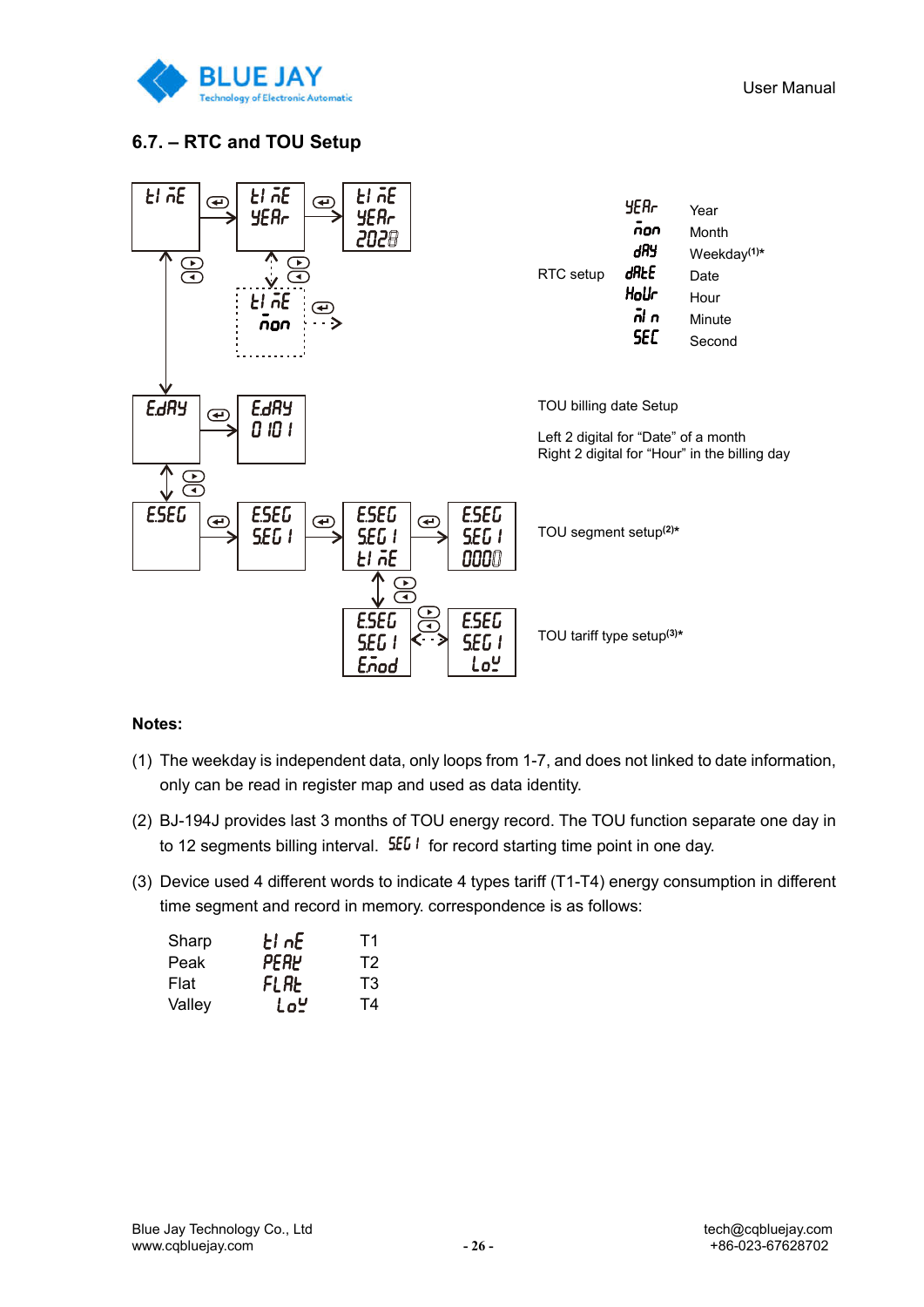



## **6.8.- SOE Record Screen**

SOE record are folded under Setup menu, in this sub-screen user can review the all the 50 log event record.



### **Note:**

(1) In above demo show SOE\_No.1 trigged by DI\_1 port, A phase upper limit.

Symbol of the event type meaning please refer to chapter "**Digital Output Setup**"

(2) Please ensure RTC setup are correctly, or the timestamp or error. If change RTC in, the already time stamp does not auto modify to new RTC!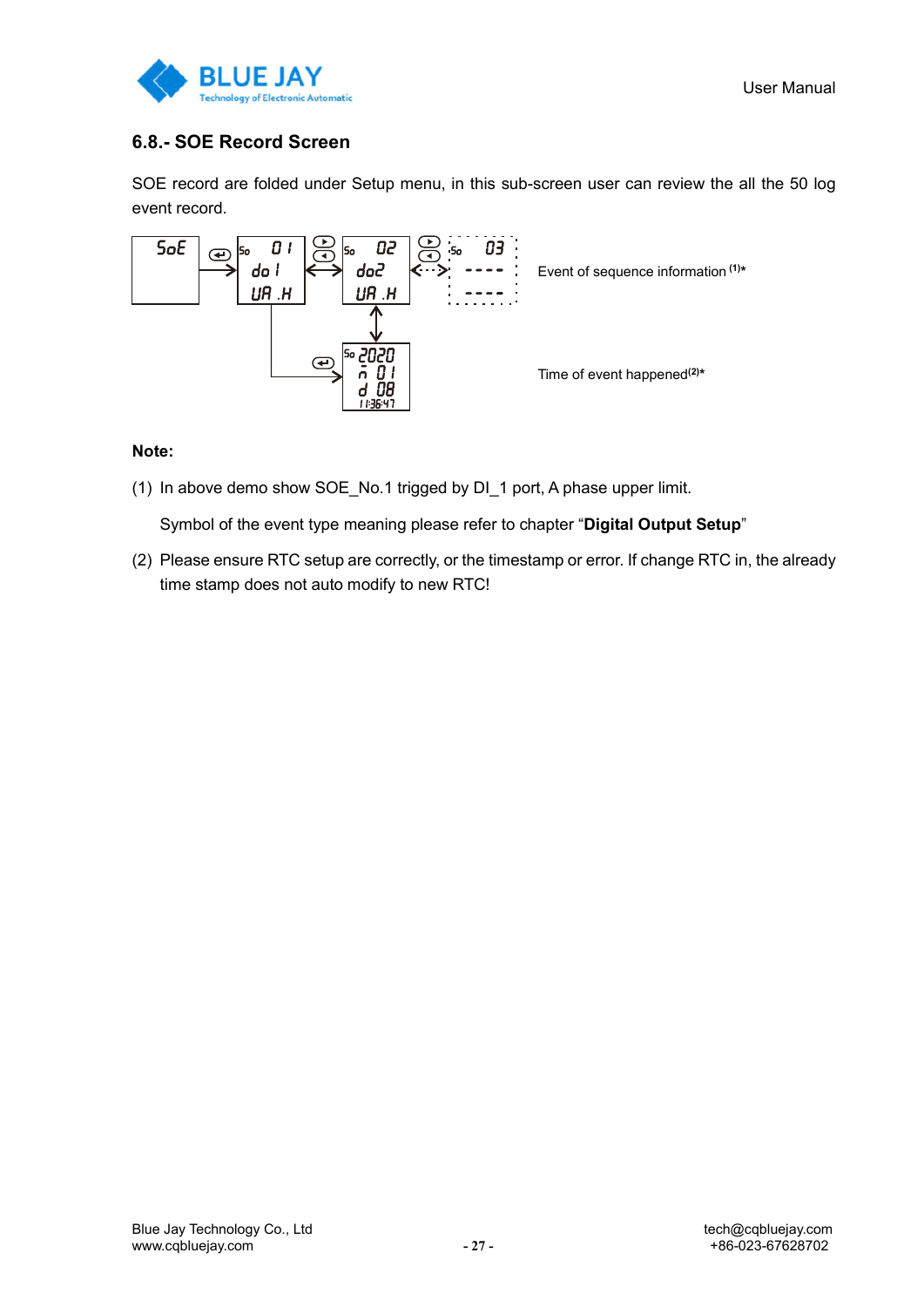

## **7.- PULSE OUTPUT**

BJ-194J provides 2\* pulse output for the total active energy & total reactive energy.

The host / PLC / DI module can cumulative the data of both the active and reactive power energy sent by the pulse from opt coupler relay.

- 1). Electrical specification: voltage VCC ≤ 48V, Iz ≤ 50mA.
- 2). Pulse: 5000 imp / kWh, pulse up to 80ms.

This means: When the device detects 1 kWh, the port will generate 5000 pulse

**Note:** 1 kWh energy is for *secondary side energy data*, if there have PT and CT accessed; primary side energy data is "1 kWh ×PT ratio× CT ratio".

| Voltage (V) | Current (A) | Pulse constant (imp / kWh) |
|-------------|-------------|----------------------------|
|             | 5           | 5000                       |
| 380 or 220  | 1           | 20000                      |
|             | 5           | 20000                      |
| 100         |             | 80000                      |

**Example:** In measure time "T", the received total pulse is "N", Primary side input of voltage is 10Kv Primary side input of current is 400A. Secondary side measurement range is 100V and 5A.

In the time "T", energy accumulated is: N / 20000  $\times$  100  $\times$  80

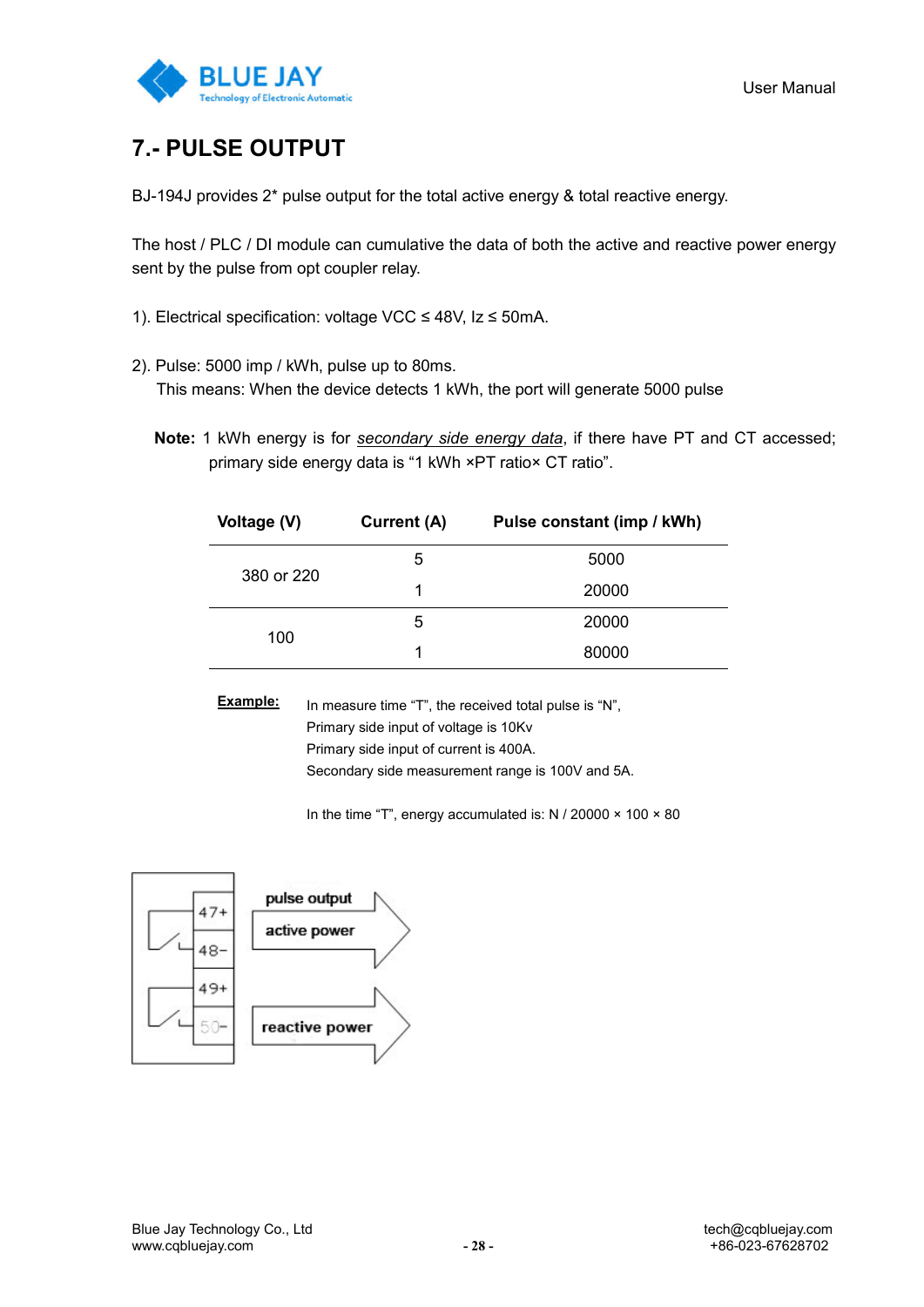

## **8.- COMMUNICATION INTERFACE**

### **8.1.- Connection for RS485 BUS**

The composition of the RS-485 cabling must be carried out with a meshed screen cable (minimum 3 wire), diameter of not less than 0.5mm2, with a maximum distance of 1,200 m between the BJ-194… and the master unit. This Bus may connect a maximum of 32pcs BJ-194…



#### **Notes:**

- -. For communication with the master unit, user can choose RS-485 to RS-232 converter or RS485 to USB adapter to use.
- -. For expand the number of devices in the communication network, a signal repeater can be used.
- -. Full range of BJ-194… meter RS485 PIN number is 58,59,60
- -. Due to product modifications or special requirements, the interface pin place may be change. For details, please refer to product label on the rear side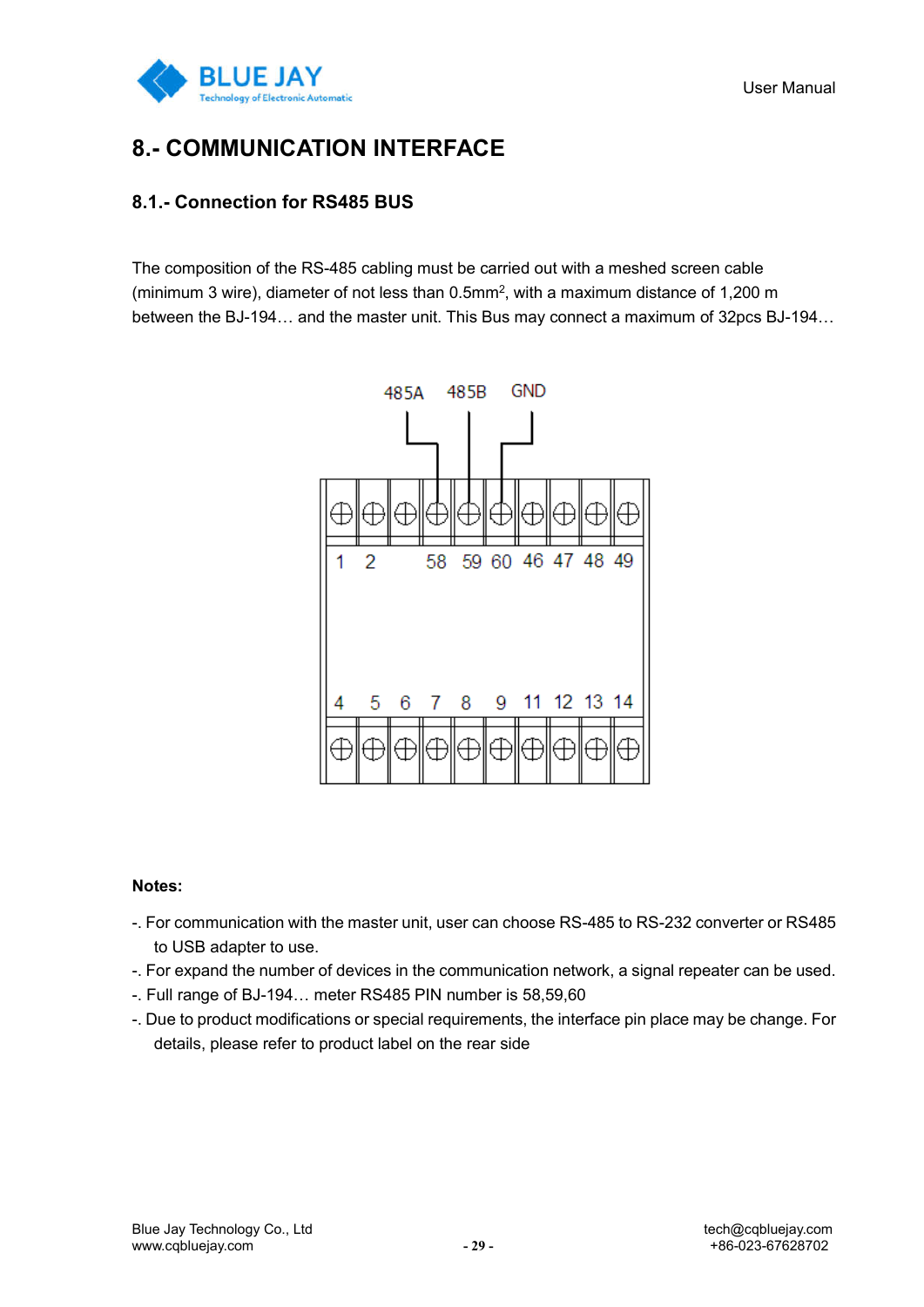

### **8.2.- MODBUS © protocol**

| Address code            | 1 BYTE        | Slave device address 1-247                                                                                                   |
|-------------------------|---------------|------------------------------------------------------------------------------------------------------------------------------|
| <b>Function code</b>    | 1 BYTE        | Indicates the function codes like<br>read coils / inputs                                                                     |
| Data code               | <b>4 BYTE</b> | Starting address, high byte<br>Starting address, low byte<br>Number of registers, high byte<br>Number of registers, low byte |
| <b>Error Check code</b> | 2 BYTE        | <b>Cyclical Redundancy Check</b><br>CRC                                                                                      |

### **MODBUS FUNCTIONS:**

| Code               | <b>Meaning</b>           | <b>Description</b>                                                                    |
|--------------------|--------------------------|---------------------------------------------------------------------------------------|
| <b>FUNCTION 01</b> | <b>Read Coil Status</b>  | Only valid when equipped DO port                                                      |
| <b>FUNCTION 02</b> | <b>Read Input Status</b> | Only valid when equipped DI port                                                      |
| <b>FUNCTION 03</b> | Reading of n Words       | This function permits to read all the<br>electrical parameters of the<br>BJ194series. |
| <b>FUNCTION 05</b> | Force Single coil        | Details see chart 6.4<br>When DO in remote control mode<br>can work                   |
|                    |                          |                                                                                       |
| <b>FUNCTION 06</b> | Preset Single register   | Disable in default                                                                    |
|                    |                          | If need valid this code, please contact<br>Blue Jay Sales Team before your<br>order!  |

**Note:** Float data follow **IEEE754**, float low bit first, high bit next. (**CD AB**)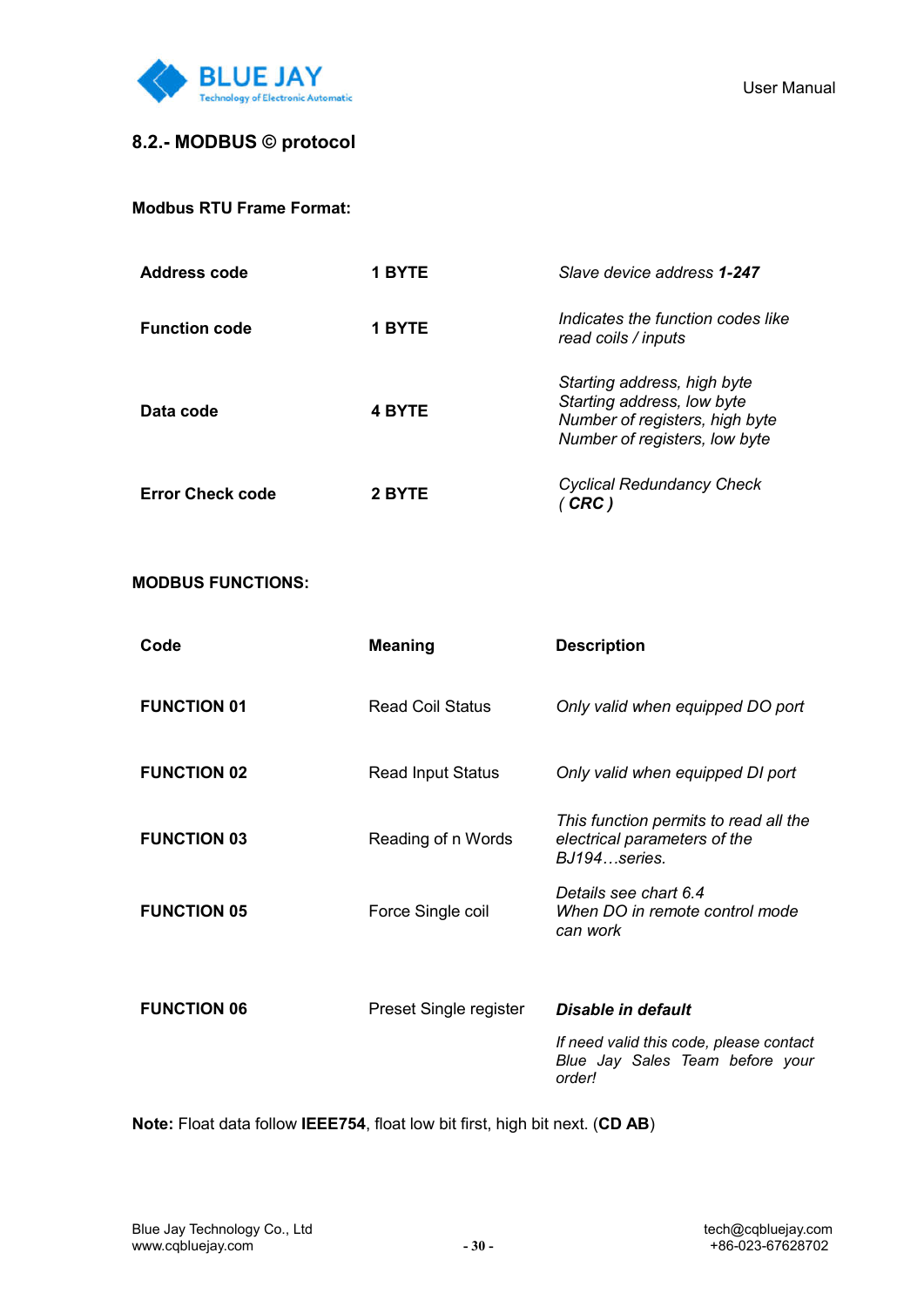

### **8.3. - Register map**

### **8.3.1- Basic power data—Primary Side**

| <b>Register</b> | <b>Data</b>              | <b>Byte mode</b> |                | <b>Instruction</b>                          |
|-----------------|--------------------------|------------------|----------------|---------------------------------------------|
| 0x00            | Ua                       | float            | $\overline{2}$ |                                             |
| 0x02            | Ub                       | float            | $\overline{2}$ | Phase to Line Voltage, Unit: V              |
| 0x04            | Uc                       | float            | $\overline{2}$ |                                             |
| 0x06            | Uab                      | float            | $\overline{2}$ |                                             |
| 0x08            | Ubc                      | float            | $\overline{2}$ | Phase to Phase Voltage, Unit: V             |
| 0x0a            | Uca                      | float            | $\overline{2}$ |                                             |
| 0x0c            | la                       | float            | $\overline{2}$ |                                             |
| 0x0e            | Ib                       | float            | $\overline{2}$ | Three phase Current, Unit: A                |
| 0x10            | lс                       | float            | $\overline{2}$ |                                             |
| 0x12            | Pa                       | float            | $\overline{2}$ |                                             |
| 0x14            | Pb                       | float            | $\overline{2}$ | Individual phase active power, Unit: kW     |
| 0x16            | Pc                       | float            | $\overline{2}$ |                                             |
| 0x18            | PΣ                       | float            | $\overline{2}$ | Total active power, Unit: kW                |
| 0x1a            | Qa                       | float            | $\overline{2}$ |                                             |
| 0x1c            | Qb                       | float            | $\overline{2}$ | Individual phase reactive power, Unit: kVar |
| 0x1e            | Qc                       | float            | $\overline{2}$ |                                             |
| 0x20            | ØΣ                       | float            | $\overline{2}$ | Total reactive power, Unit: kVar            |
| 0x22            | Sa                       | float            | $\overline{2}$ |                                             |
| 0x24            | Sb                       | float            | 2              | Individual phase apparent power, Unit: kVA  |
| 0x26            | Sc                       | float            | $\overline{2}$ |                                             |
| 0x28            | $S\bar{Y}$               | float            | $\overline{2}$ | Total apparent power, Unit: kVA             |
| 0x2a            | PFa                      | float            | $\overline{2}$ |                                             |
| 0x2c            | <b>PFb</b>               | float            | $\overline{2}$ | Individual phase power factor, 0~1.000      |
| 0x2e            | PFc                      | float            | $\overline{2}$ |                                             |
| 0x30            | <b>PF<sub>&gt;</sub></b> | float            | $\overline{2}$ | Total power factor, 0~1.000                 |
| 0x32            | <b>FR</b>                | float            | $\overline{2}$ | Frequency, Unit:0.01Hz                      |
| 0x34            | Ep+                      | float            | $\overline{2}$ | Positive active energy, Unit: kWh           |
| 0x36            | Ep-                      | float            | $\overline{2}$ | Negative active energy, Unit: kWh           |
| 0x38            | Eq+                      | float            | $\overline{2}$ | Inductive reactive power, Unit: kVarh       |
| 0x3a            | Eq-                      | float            | $\overline{2}$ | Capacitive reactive power                   |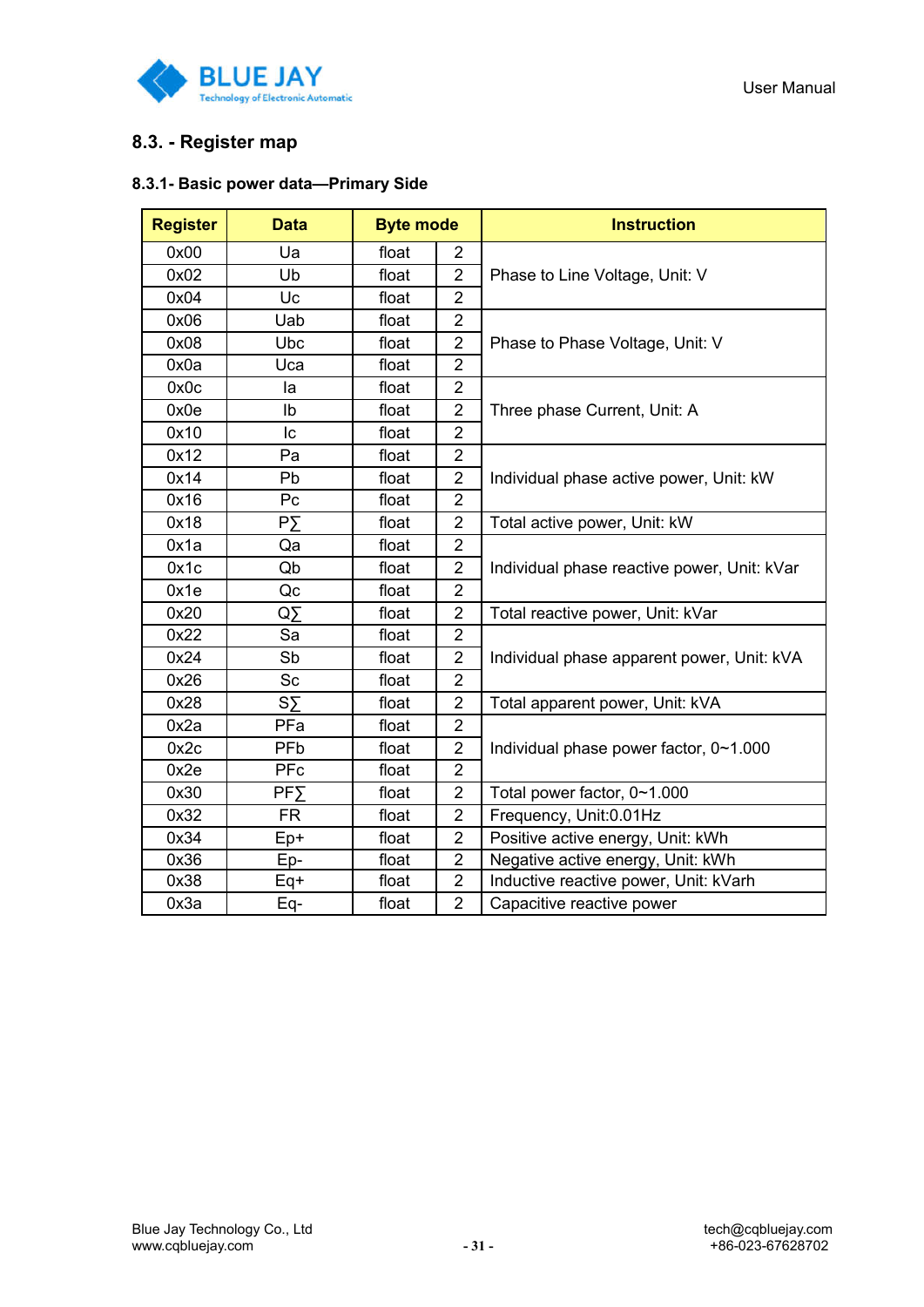

#### User Manual

### **8.3.2 - Basic power data—Secondary Side**

| <b>Register</b> | <b>Data</b>              | <b>Byte mode</b> |                | <b>Instruction</b>                         |
|-----------------|--------------------------|------------------|----------------|--------------------------------------------|
| 0x100           | Ua                       | int              | 1              |                                            |
| 0x101           | Ub                       | int              | 1              | Phase to Line Voltage, Unit: 0.1V          |
| 0x102           | Uc                       | int              | $\mathbf{1}$   |                                            |
| 0x103           | Uab                      | int              | $\mathbf{1}$   |                                            |
| 0x104           | Ubc                      | int              | 1              | Phase to Phase Voltage, Unit: 0.1V         |
| 0x105           | Uca                      | int              | $\mathbf{1}$   |                                            |
| 0x106           | la                       | int              | $\mathbf{1}$   |                                            |
| 0x107           | Ib                       | int              | 1              | Three phase Current, Unit: 0.001A          |
| 0x108           | Iс                       | int              | $\mathbf{1}$   |                                            |
| 0x109           | Pa                       | int              | $\overline{1}$ |                                            |
| 0x10a           | Pb                       | int              | 1              | Individual phase active power, Unit: W     |
| 0x10b           | Pc                       | int              | $\overline{1}$ |                                            |
| 0x10c           | PΣ                       | int              | 1              | Total active power, Unit: W                |
| 0x10d           | Qa                       | int              | $\mathbf{1}$   |                                            |
| 0x10e           | Qb                       | int              | $\mathbf{1}$   | Individual phase reactive power, Unit: Var |
| 0x10f           | Qc                       | int              | $\mathbf{1}$   |                                            |
| 0x110           | $\overline{Q}$           | int              | $\mathbf 1$    | Total reactive power, Unit: Var            |
| 0x111           | Sa                       | int              | 1              |                                            |
| 0x112           | Sb                       | int              | $\mathbf{1}$   | Individual phase apparent power, Unit: kVA |
| 0x113           | Sc                       | int              | $\mathbf{1}$   |                                            |
| 0x114           | $S_{\Sigma}$             | int              | 1              | Unit: VA<br>Total apparent power,          |
| 0x115           | PFa                      | int              | $\mathbf{1}$   |                                            |
| 0x116           | <b>PFb</b>               | int              | 1              | Individual phase power factor, 0~1.000     |
| 0x117           | PFc                      | int              | 1              |                                            |
| 0x118           | <b>PF<sub>&gt;</sub></b> | int              | $\mathbf{1}$   | Total power factor, 0~1.000                |
| 0x119           | <b>FR</b>                | int              | $\mathbf{1}$   | Frequency, Unit:0.01Hz                     |
| 0x11a           | Ep+                      | int              | $\overline{2}$ | Positive active energy, Unit: Wh           |
| 0x11c           | Ep-                      | int              | $\overline{2}$ | Negative active energy, Unit: Wh           |
| 0x11e           | Eq+                      | int              | $\overline{2}$ | Inductive reactive power, Unit: Varh       |
| 0x120           | Eq-                      | int              | $\overline{2}$ | Capacitive reactive power                  |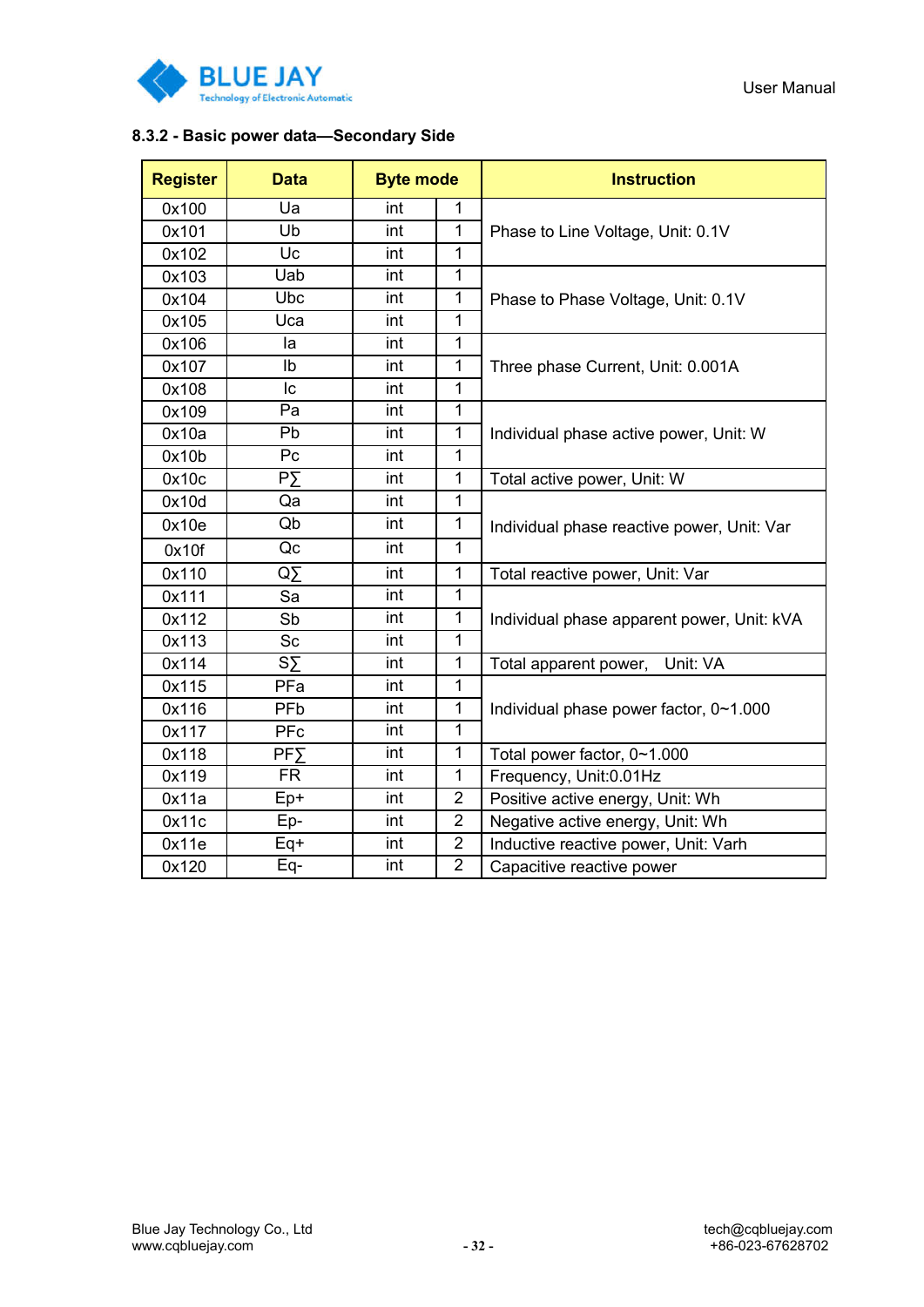

### **8.3.3- Meter status data**

| <b>Register</b> | <b>Data</b> | <b>Byte mode</b> |   | <b>Instruction</b>                                                             |
|-----------------|-------------|------------------|---|--------------------------------------------------------------------------------|
| 0x200           | DO          | int              |   | Bit 0~1 show channel 1 and channel 2 status<br>0 for open, 1 for closed        |
| 0x201           | DI          | int              |   | Bit $0 \sim 3$ show channel 1 to channel 4 status<br>0 for open, 1 for closed  |
| 0x20A           | TIME.year   | int              | 1 |                                                                                |
| 0x20B           | TIME.month  | int              | 1 |                                                                                |
| 0x20C           | TIME date   | int              | 1 |                                                                                |
| 0x20D           | TIME.hour   | int              |   | Internal RTC real time clock: Year - Month -<br>Day - Time - minutes - seconds |
| 0x20E           | TIME.minute | int              | 1 |                                                                                |
| 0x20F           | TIME.second | int              | 1 |                                                                                |
| 0x210           | TIME.day    | int              | 1 |                                                                                |

### **8.3.4- Advanced electrical parameter**

| <b>Register</b> | <b>Data</b>    | <b>Byte mode</b> |                | <b>Instruction</b>                                         |
|-----------------|----------------|------------------|----------------|------------------------------------------------------------|
| 0x300           | Pde            | float            | $\overline{2}$ | Present active power demand, Unit: W                       |
| 0x302           | Qde            | float            | $\overline{2}$ | Present reactive power demand, Unit: var                   |
| 0x304           | Sde            | float            | $\overline{2}$ | Present apparent power demand, Unit: VA                    |
| 0x306           | Pd Mi          | float            | $\overline{2}$ | Active power demand in present month                       |
| 0x308           | Qd Mi          | float            | $\overline{2}$ | Reactive power demand in present month                     |
| 0x30a           | Sd Mi          | float            | $\overline{2}$ | Apparent power demand in present month                     |
| 0x30c           | Pd Mii         | float            | $\overline{2}$ | Active power demand in last month                          |
| 0x30e           | Qd Mii         | float            | $\overline{2}$ | Reactive power demand in last month                        |
| 0x310           | Sd Mii         | float            | $\overline{2}$ | Apparent power demand in last month                        |
| 0x312           | Pd Miii        | float            | $\overline{2}$ | Active power demand in month before last month             |
| 0x314           | Qd Miii        | float            | $\overline{2}$ | Reactive power demand in month before last month           |
| 0x316           | Sd_Miii        | float            | $\overline{2}$ | Apparent power demand in month before last month           |
| 0x318-<br>0x31F |                | float            | $\overline{2}$ | Reversed                                                   |
| 0x320           | $V_{\delta}+$  | float            | $\overline{2}$ | Positive sequence voltage in primary side                  |
| 0x322           | $V_{\delta^-}$ | float            | $\overline{2}$ | Negative sequence voltage in primary side                  |
| 0x324           | $V_0$          | float            | $\overline{2}$ | Zero sequence voltage in primary side                      |
| 0x326           | $I_{\delta}+$  | float            | $\overline{2}$ | Positive sequence current in primary side                  |
| 0x328           | $I_{\delta^-}$ | float            | $\overline{2}$ | Negative sequence current in primary side                  |
| 0x32A           | I <sub>0</sub> | float            | $\overline{2}$ | Zero sequence current in primary side                      |
| 0x32C           | eU             | float            | $\overline{2}$ | Voltage unbalance, eU = $(V_{\delta}$ - / $V_{\delta}$ +)% |
| 0x32E           | e <sub>l</sub> | float            | $\overline{2}$ | Current unbalance, el = $(I_{\delta^-}/I_{\delta^+})\%$    |
| 0x330           | Va d           | float            | $\overline{2}$ | A phase voltage deviation                                  |
| 0x332           | Vb d           | float            | $\overline{2}$ | B phase voltage deviation                                  |
| 0x334           | Vc d           | float            | $\overline{2}$ | C phase voltage deviation                                  |
| 0x336           | F d            | float            | $\overline{2}$ | Frequency deviation                                        |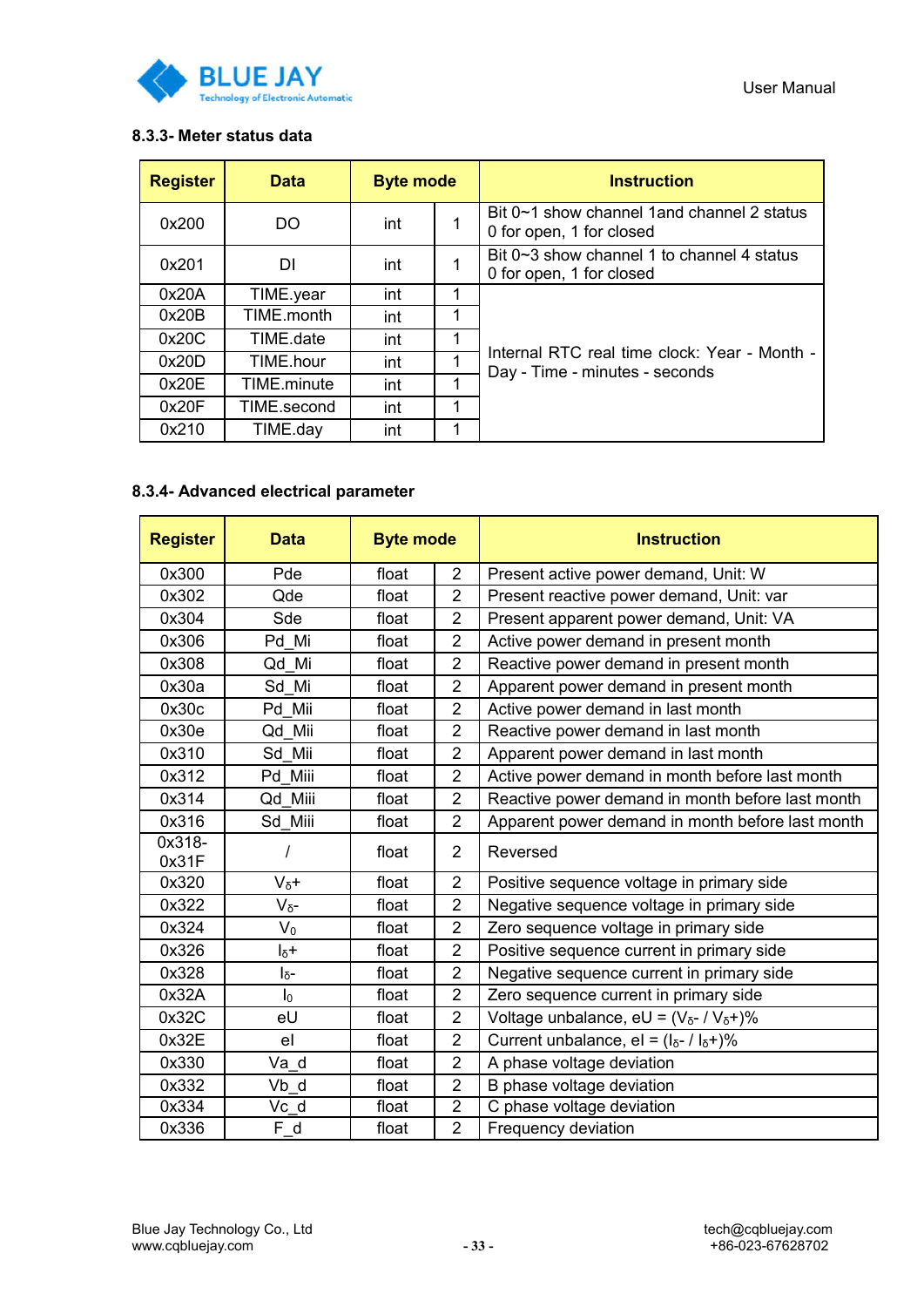

### **8.3.5- Multi- tariffs ratio data**

| <b>Register</b> | <b>Data</b>    | <b>Byte mode</b> |                | <b>Instruction</b>                           |  |  |
|-----------------|----------------|------------------|----------------|----------------------------------------------|--|--|
| 0x400           | Cumulative tol | long             | $\overline{2}$ | Total cumulative energy                      |  |  |
| 0x402           | Cumulative T1  | long             | $\overline{2}$ |                                              |  |  |
| 0x404           | Cumulative T2  | long             | $\overline{2}$ | T1-T4 cumulative Energy record               |  |  |
| 0x406           | Cumulative T3  | long             | $\overline{2}$ |                                              |  |  |
| 0x408           | Cumulative T4  | long             | $\overline{2}$ |                                              |  |  |
| 0x40a           | Current tol    | long             | $\overline{2}$ | Total energy of present month                |  |  |
| 0x40c           | Current T1     | long             | $\overline{2}$ |                                              |  |  |
| 0x40e           | Current T2     | long             | $\overline{2}$ | T1-T4 Energy record of present month         |  |  |
| 0x410           | Current T3     | long             | $\overline{2}$ |                                              |  |  |
| 0x412           | Current T4     | long             | $\overline{2}$ |                                              |  |  |
| 0x414           | Last tol       | long             | $\overline{2}$ | Total energy of last month                   |  |  |
| 0x416           | Last T1        | long             | $\overline{2}$ |                                              |  |  |
| 0x418           | Last T2        | long             | $\overline{2}$ | T1-T4 Energy record of last month            |  |  |
| 0x41a           | Last T3        | long             | $\overline{2}$ |                                              |  |  |
| 0x41c           | Last T4        | long             | $\overline{2}$ |                                              |  |  |
| 0x41e           | Prior tol      | long             | $\overline{2}$ | Total energy of the month before last month  |  |  |
| 0x420           | Prior T1       | long             | $\overline{2}$ |                                              |  |  |
| 0x422           | Prior_T2       | long             | $\overline{2}$ | T1-T4 Energy record of the month before last |  |  |
| 0x424           | Prior T3       | long             | $\overline{2}$ | month                                        |  |  |
| 0x426           | Prior T4       | long             | $\overline{2}$ |                                              |  |  |

**Note:** In screen display the T1-T4 will display as following in screen and setup:

| Sharp  | El nE | Τ1 |
|--------|-------|----|
| Peak   | PERY  | T2 |
| Flat   | FLAL  | T3 |
| Valley | LoĽ   | Τ4 |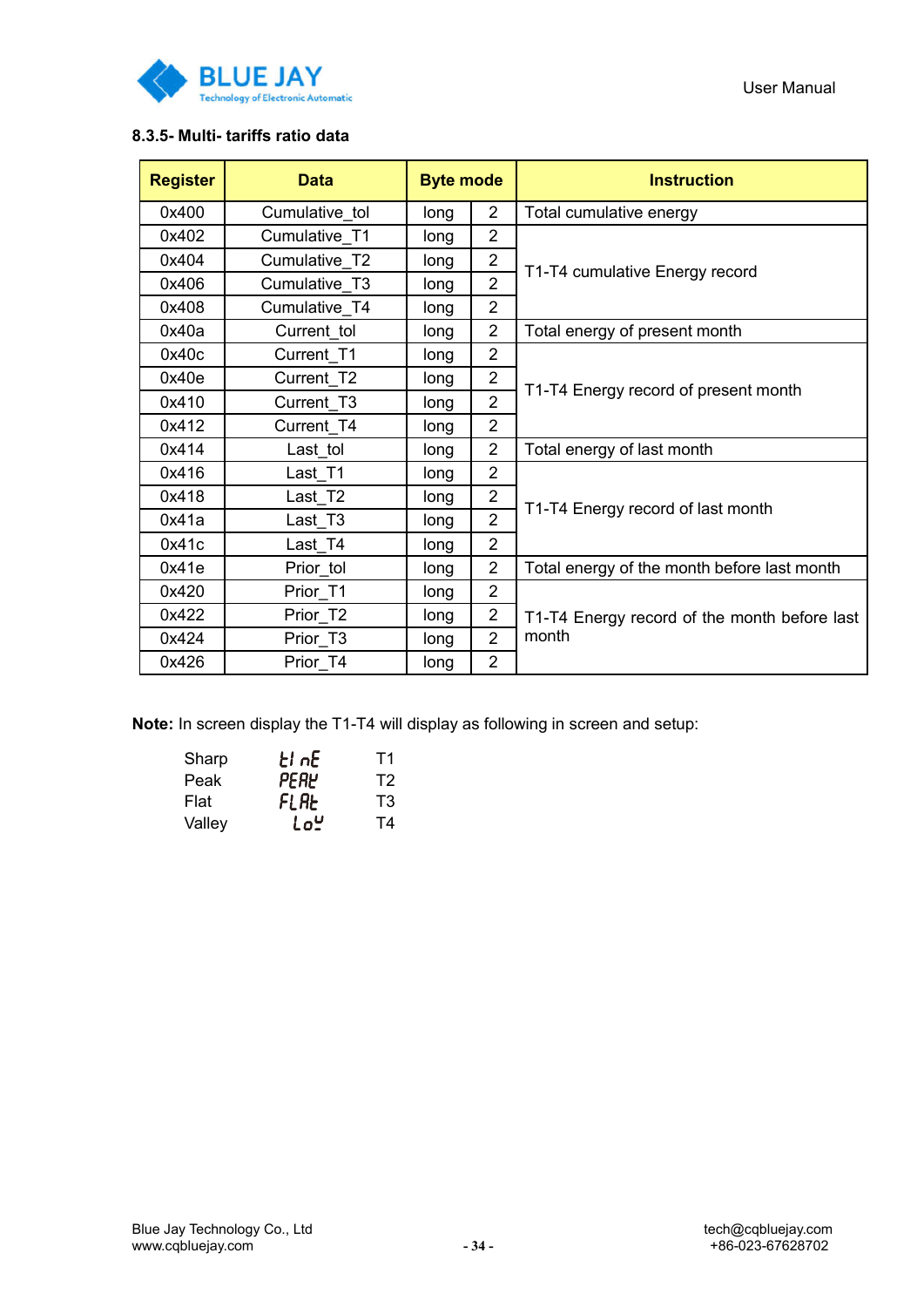

### **8.3.6- THD and individual harmonic (Max 31 times)**

| <b>Register</b> | <b>Data</b>             | <b>Byte mode</b> |                 | <b>Instruction</b>                                                       |  |  |
|-----------------|-------------------------|------------------|-----------------|--------------------------------------------------------------------------|--|--|
| 0x500           | THDUa                   | int              | 1               | A-phase Voltage THD, unit 0.1%                                           |  |  |
| 0x501           | <b>THDUb</b>            | int              | 1               | <b>B-phase Voltage THD</b>                                               |  |  |
| 0x502           | <b>THDUc</b>            | int              | 1               | C-phase Voltage THD                                                      |  |  |
| 0x503           | <b>THDia</b>            | int              | 1               | A-phase Current THD, unit 0.1%                                           |  |  |
| 0x504           | <b>THDib</b>            | int              | $\mathbf{1}$    | <b>B-phase Current THD</b>                                               |  |  |
| 0x505           | <b>THDic</b>            | int              | $\mathbf{1}$    | C-phase Current THD                                                      |  |  |
| 0x508-0x545     | HUa                     | int              | 32              |                                                                          |  |  |
| 0x548-0x586     | <b>HUb</b>              | int              | $\overline{32}$ | Each phase voltage individual Harmonic<br>2~31 <sup>th</sup> , unit 0.1% |  |  |
| 0x588-0x5C5     | <b>HUc</b>              | int              | 32              |                                                                          |  |  |
| 0x5C8-0x605     | Hla                     | int              | 32              |                                                                          |  |  |
| 0x608-0x645     | HIb                     | int              | $\overline{32}$ | Each phase current individual Harmonic<br>2~31 <sup>th</sup> , unit 0.1% |  |  |
| 0x648-0x685     | HIc                     | int              | 32              |                                                                          |  |  |
| 0x688           | <b>TOHDUa</b>           | int              | $\mathbf 1$     | Each phase Voltage total odd harmonic                                    |  |  |
| 0x689           | <b>TOHDUb</b>           | int              | $\mathbf{1}$    | distortion,                                                              |  |  |
| 0x68a           | <b>TOHDUc</b>           | int              | 1               | unit 0.1%                                                                |  |  |
| 0x68b           | TEHDUa                  | int              | $\overline{1}$  |                                                                          |  |  |
| 0x68c           | <b>TEHDUb</b>           | int              | 1               | Each phase Voltage total even harmonic<br>distortion, unit 0.1%          |  |  |
| 0x68d           | <b>TEHDUc</b>           | int              | 1               |                                                                          |  |  |
| 0x68e           | <b>THFFUa</b>           | int              | 1               |                                                                          |  |  |
| 0x68f           | <b>THFFUb</b>           | int              | 1               | Each phase voltage telephone harmonic form<br>factor, unit 0.1%          |  |  |
| 0x690           | <b>THFFUc</b>           | int              | 1               |                                                                          |  |  |
| 0x691           | <b>CFUa</b>             | int              | 1               |                                                                          |  |  |
| 0x692           | <b>CFUb</b>             | int              | 1               | Three phase voltage crest factor, unit 0.001                             |  |  |
| 0x693           | <b>CFUc</b>             | int              | $\overline{1}$  |                                                                          |  |  |
| 0x694           | <b>TOHDIa</b>           | int              | 1               |                                                                          |  |  |
| 0x695           | <b>TOHDIb</b>           | int              | 1               | Each phase current total odd harmonic<br>distortion, unit 0.1%           |  |  |
| 0x696           | <b>TOHDIC</b>           | int              | $\overline{1}$  |                                                                          |  |  |
| 0x697           | <b>TEHDIa</b>           | int              | $\mathbf{1}$    | Each phase current total even harmonic                                   |  |  |
| 0x698           | <b>TEHDIb</b>           | int              | 1               | distortion, unit 0.1%                                                    |  |  |
| 0x699           | <b>TEHDIC</b>           | int              | 1               |                                                                          |  |  |
| 0x69a           | <b>KFla</b>             | int              | $\overline{1}$  |                                                                          |  |  |
| 0x69b           | <b>KFIb</b><br>1<br>int |                  |                 | Three phase current K factor, unit 0.01                                  |  |  |
| 0x69c           | <b>KFIc</b>             | int              | 1               |                                                                          |  |  |

### **8.3.7- SOE record (Max 50 list)**

| <b>Register</b> | <b>Data</b> | <b>Byte mode</b> |  | <b>Instruction</b>                                                                                                                                                                                                                                 |
|-----------------|-------------|------------------|--|----------------------------------------------------------------------------------------------------------------------------------------------------------------------------------------------------------------------------------------------------|
| 0X700-0X7F9     | SOE 1~50    | int              |  | Byte 0: Fault channel<br>Byte 1: Fault event<br>Byte 2,3: Fault value<br>Byte 4: Fault time: Year<br>Byte 5: Fault time: Month<br>Byte 6: Fault Time: Day<br>Byte 7: Fault time: Time<br>Byte 8: Fault time: Minute<br>Byte 9: Fault time: Seconds |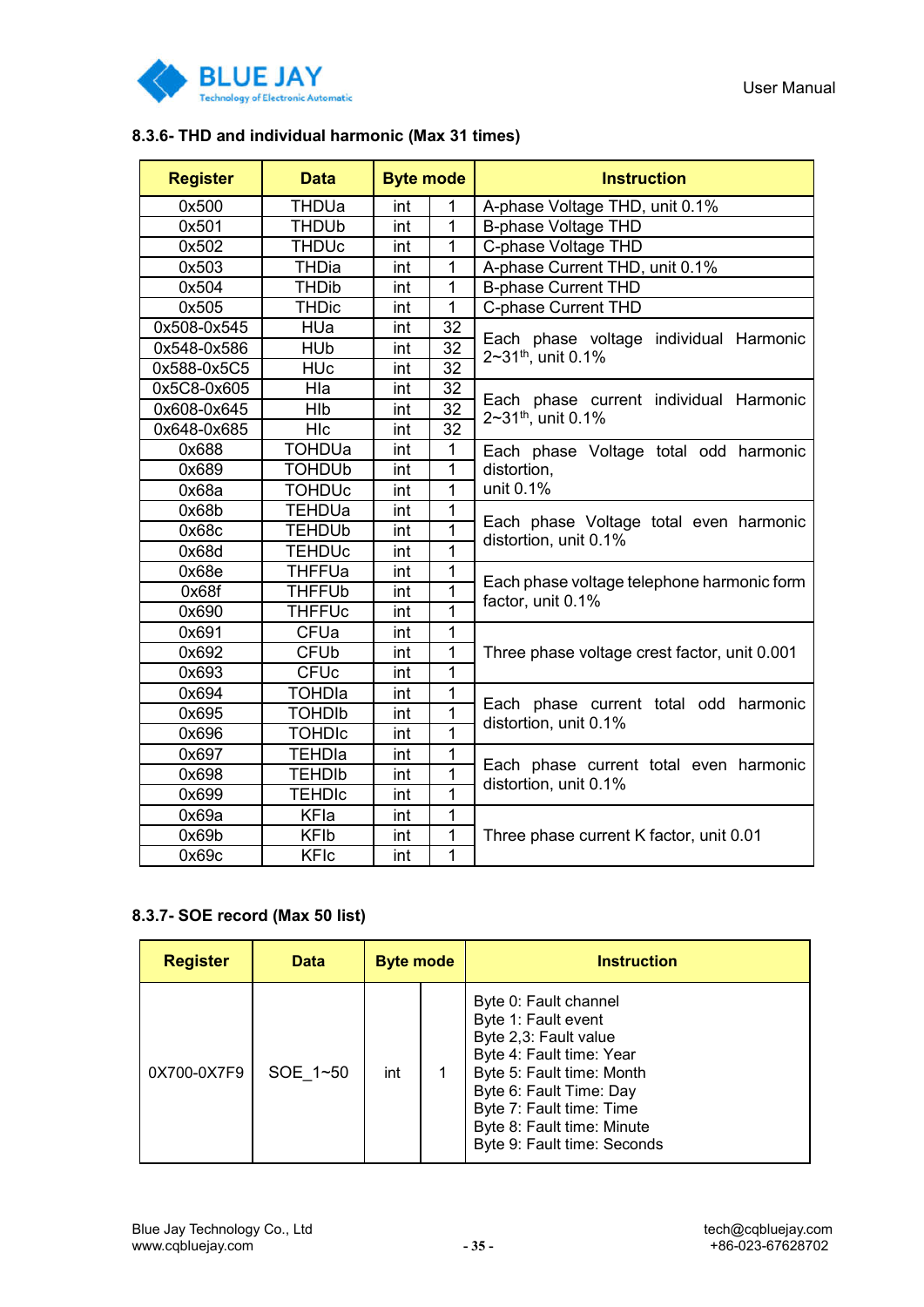

| Byte 0  | Byte 1                                |                                       |  |  |  |  |
|---------|---------------------------------------|---------------------------------------|--|--|--|--|
| 1:DI1   | 100:Remote control                    |                                       |  |  |  |  |
| 2:DI2   | 101:UA upper alarm                    | 132:UA lower alarm                    |  |  |  |  |
| 3:DI3   | 102:UB upper alarm                    | 133:UB lower alarm                    |  |  |  |  |
| 4:DI4   | 103:UC upper alarm                    | 134:UC lower alarm                    |  |  |  |  |
| 5:DI5   | 104: UAB upper alarm                  | 135: UAB lower alarm                  |  |  |  |  |
| 6:DI6   | 105:UBC upper alarm                   | 136:UBC lower alarm                   |  |  |  |  |
| 101:DO1 | 106: UCA upper alarm                  | 137: UCA lower alarm                  |  |  |  |  |
| 102:DO2 | 107:UA/UB/UC upper alarm              | 138: UA/UB/UC lower alarm             |  |  |  |  |
| 103:DO3 | 108:IA upper alarm                    | 139:IA lower alarm                    |  |  |  |  |
| 104:DO4 | 109:IB upper alarm                    | 140:IB lower alarm                    |  |  |  |  |
|         | 110:IC upper alarm                    | 141:IC lower alarm                    |  |  |  |  |
|         | 111:IA/IB/IC3 upper alarm             | 142:IA/IB/IC3 lower alarm             |  |  |  |  |
|         | 112:PA upper alarm                    | 143:PA lower alarm                    |  |  |  |  |
|         | 113:PB upper alarm                    | 144:PB lower alarm                    |  |  |  |  |
|         | 114:PC upper alarm                    | 145:PC lower alarm                    |  |  |  |  |
|         | 115: total active power upper alarm   | 146: total active power lower alarm   |  |  |  |  |
|         | 116:QA upper alarm                    | 147:OA lower alarm                    |  |  |  |  |
|         | 117:QB upper alarm                    | 148:QB lower alarm                    |  |  |  |  |
|         | 118:QC upper alarm                    | 149:QC lower alarm                    |  |  |  |  |
|         | 119: total reactive power upper alarm | 150: total reactive power lower alarm |  |  |  |  |
|         | 120:SA upper alarm                    | 151:SA lower alarm                    |  |  |  |  |
|         | 121:SB upper alarm                    | 152:SB lower alarm                    |  |  |  |  |
|         | 122:SC upper alarm                    | 153:SC lower alarm                    |  |  |  |  |
|         | 123: total apparent power upper alarm | 154: total apparent power lower alarm |  |  |  |  |
|         | 124: total power factor upper alarm   | 155: total power factor lower alarm   |  |  |  |  |
|         | 125: frequency upper alarm            | 156: frequency lower alarm            |  |  |  |  |
|         | 126:DI1 close alarm                   | 157:DI1 open alarm                    |  |  |  |  |
|         | 127:DI2 close alarm                   | 158:DI2 open alarm                    |  |  |  |  |
|         | 128:DI3 close alarm                   | 159:DI3 open alarm                    |  |  |  |  |
|         | 129:DI4 close alarm                   | 160:DI4 open alarm                    |  |  |  |  |
|         | 130:DI5 close alarm                   | 161:DI5 open alarm                    |  |  |  |  |
|         | 131:DI6 close alarm                   | 162:DI6 open alarm                    |  |  |  |  |

### **Notes:**

- 1. Not all of the data above can be read by RS485, the reading address will be unsuccessful
- 2. The data can be read out depends on your multi-function meter model, please refer to the corresponding product manual before build your software.
- 3. Some software has different definitions of the start bit of register address, there will be offset, please add 1 for the right address. To get more info, please contact technical support **tech@cqbluejay.com**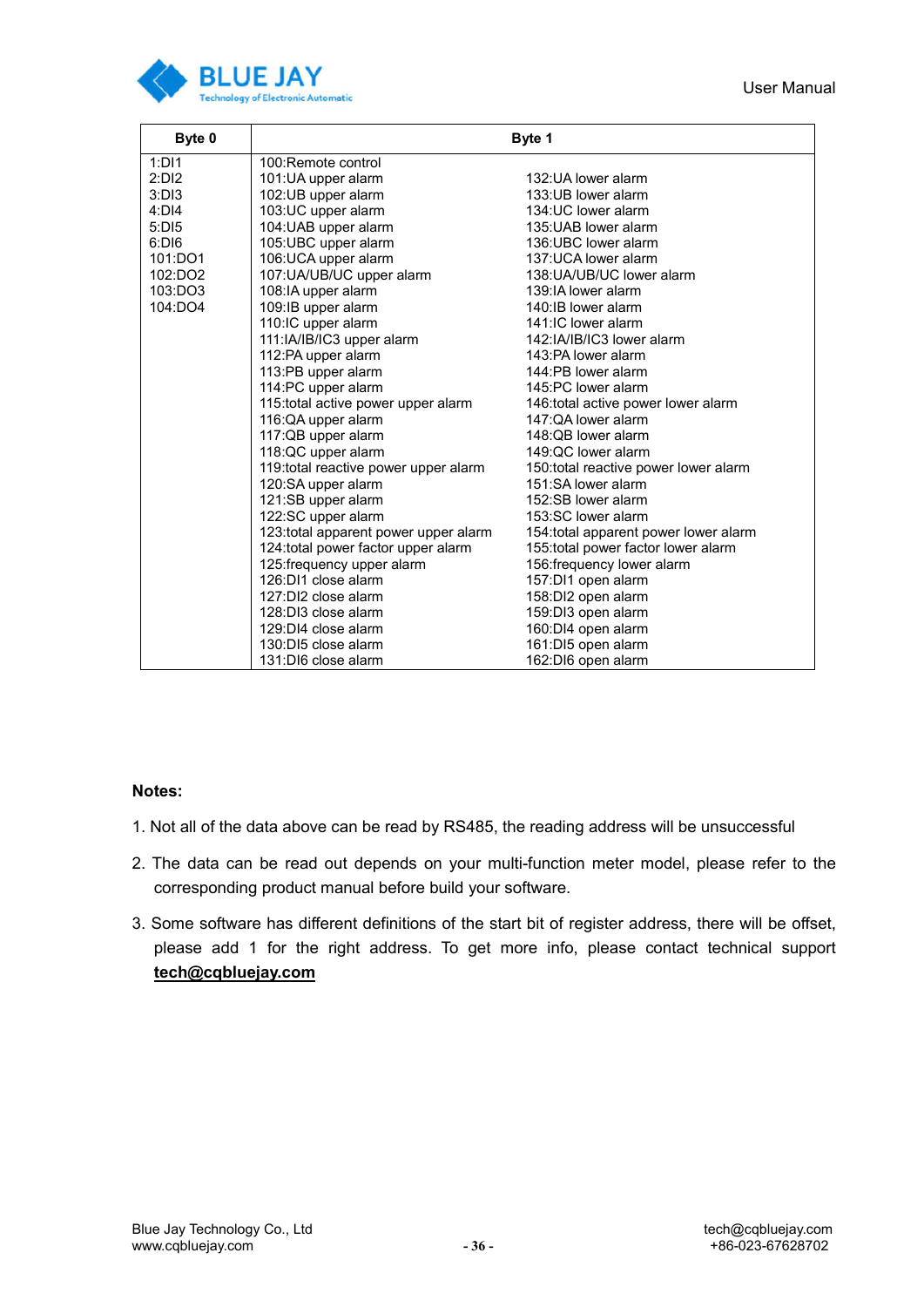

### **8.4.- Example**

Host inquiry slave device

| Addr | <b>Fun</b> | Data Address<br>(high) | <b>Data Address</b><br>(low) | Data Number<br>(high) | Data number<br>(low) | CRC16<br>(low) | CRC16<br>(high) |
|------|------------|------------------------|------------------------------|-----------------------|----------------------|----------------|-----------------|
| 0CH  | 03H        | 00H                    | 00H                          | 00H                   | 06H                  | C4H            | D5H             |

### *PC user ask upload UA, UB, UC, IA, IB, IC*

Slave device answer

| <b>Addr</b>   | Fun          | <b>Byte</b><br>count | Data1<br>high | Data1<br>low  | Data2<br>high            | Data2<br>low | Data3<br>high    | Data3<br>low |
|---------------|--------------|----------------------|---------------|---------------|--------------------------|--------------|------------------|--------------|
| 0CH           | 03H          | 0CH                  | 03H           | E8H           | 03H                      | E9H          | 03H              | E8H          |
| Data4<br>high | Data4<br>low | Data5<br>high        | Data5<br>low  | Data6<br>high | Data <sub>6</sub><br>low | CRC16<br>low | CRC1<br>6 high   |              |
| 13H           | 84H          | 13H                  | 88H           | 13H           | 8AH                      | A6H          | D <sub>6</sub> H |              |

#### *Show the data:*

UA=3E8H (100.0) UB=3E9H (100.1) UC=3E7H (99.9) IA=1384H (4.996) IB=1388H (5.000) IC=138AH (5.002)

### **Notes:**

- 1. Blue Jay disable the 06 function in default setting, if Activated the write command, please check the host device program to avoid the meaningless write operation, that may reduce the reduce the register working life.
- 2. When the write is unsuccessful, no return data from the slave device. In this addition, please resend write inquiry again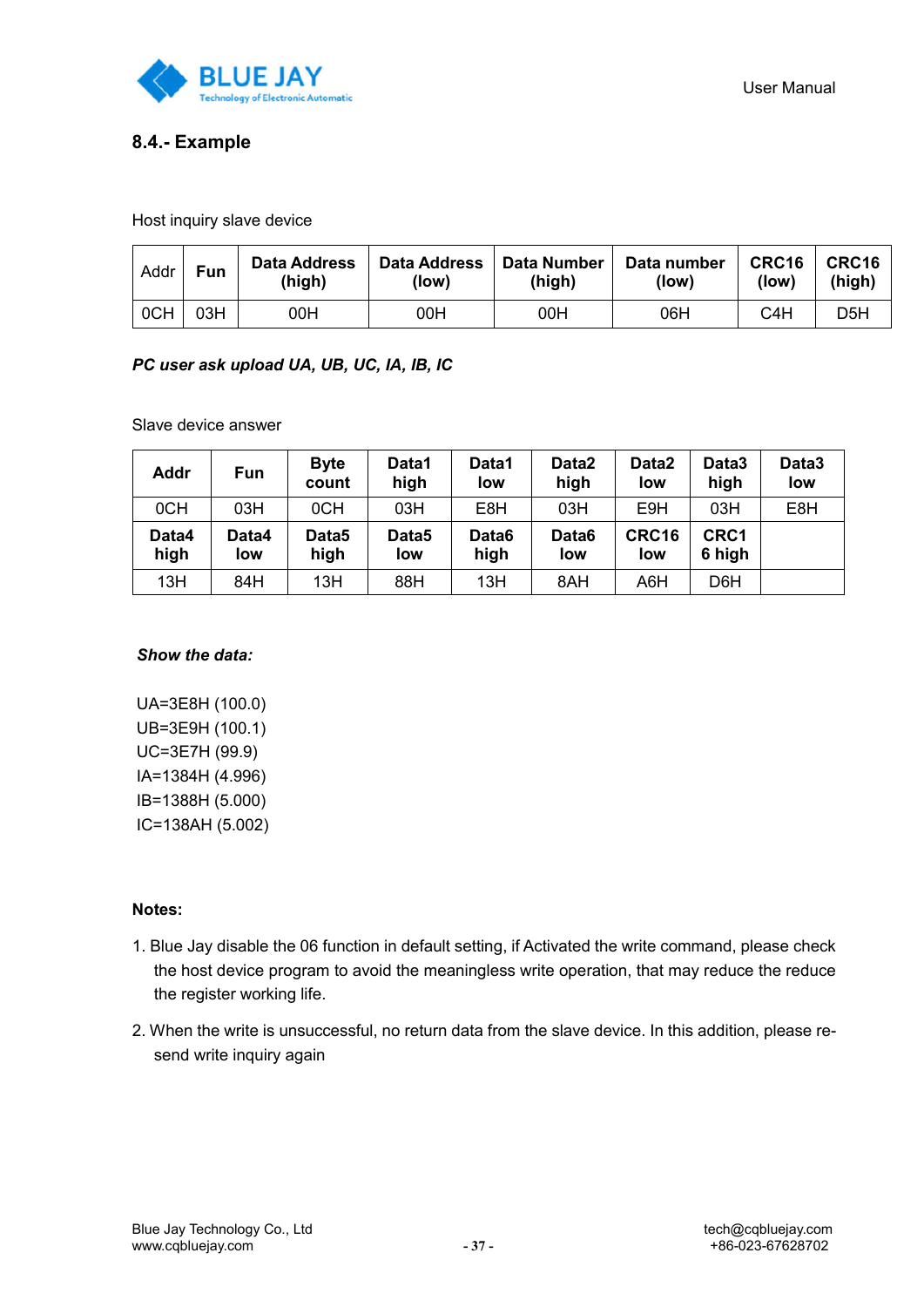

## **9. - SAFETY CONSIDERATIONS**



All installation specification described at the previous chapters named: **INSTALLATION AND STARTUP, INSTALLATION MODES and SPECIFICATIONS.**

Please note that with the instrument powered on, the terminals could be dangerous to touching and cover opening actions or elements removal may allow accessing dangerous parts. This instrument is factory-shipped at proper operation condition.

- ◆ The device must have a professional installation and maintenance
- ◆ Any operation of the device, you must cut off the input signal and power;

## **10. - MAINTENANCE**

The BJ194… series meter does not require any special maintenance. No adjustment, maintenance or repairing action should be done when the instrument is open and powered on, should those actions are essential, high-qualified operators must perform them.

Before any adjustment, replacement, maintenance or repairing operation is carried out, the instrument must be disconnected from any power supply source.

When any protection failure is suspected to exist, the instrument must be immediately put out of service. The instrument's design allows a quick replacement in case of any failure.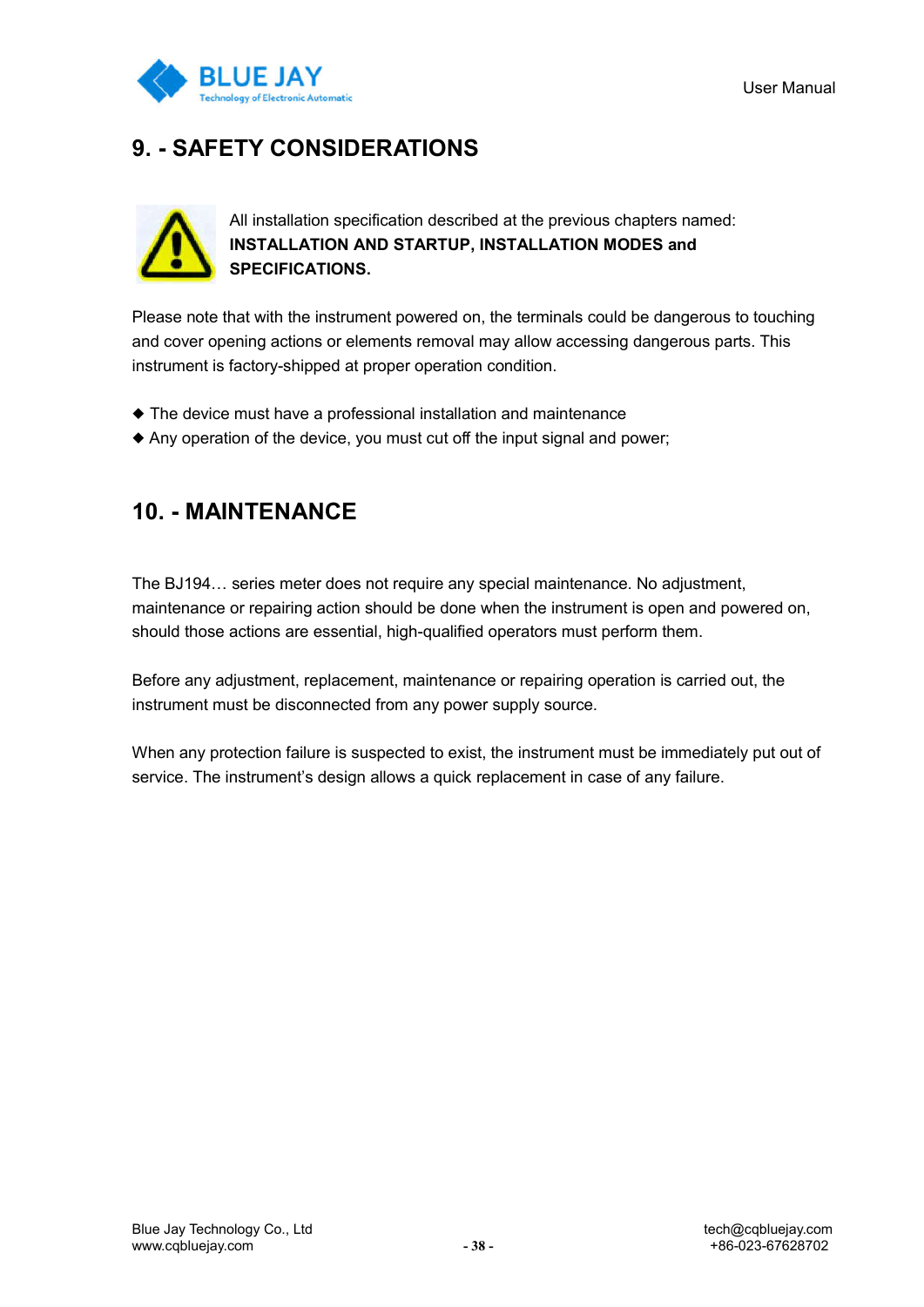

## **11. - TECHNICAL SERVICE**

## **FAQ's**

**1.-** Once cabled and connected is seen to give a correct voltage and current reading, but shows negative values for active power (generation).

This is an error with the cabling for the current transformer secondary; the direction of the transformer current has to be respected as shown in the connection diagram. The current transformers have a two face primary; the current must pass from P1 to P2 giving the result in secondary (S1 and S2) of 5 amps.

The error stems from:

- **a).** The current transformers have been incorrectly installed. As a result, it gives the direction of the current as passing from P2 to P1; to resolve this problem, the current transformer does not have to be dismantled and installed again, but the transformer secondary (S1 and S2) just has to be inverted.
- **b).** The connection of the current secondary in the current transformers have been incorrectly connected; to resolve this problem just connect the S1 transformer secondary to the S1 on the meter and the S2 on the current transformer to the S2 on the meter
- **2.-** Once cabled and connected, is seen to give an incoherent Power factor and CosΦ reading (- 0.01 or similar).

This is again a current transformer and voltage phase connection error phase A, must correspond to the current transformer installed in phase A; phase B, must correspond to the current transformer installed in phase B; and phase C, must correspond to the current transformer installed in phase C.

This connection terminal is clearly shown on the area side of the device.

- **3.-** The measuring voltage and is displaying the secondary voltage (for example 110 volts). Ensure that the voltage Transformer ratio has been correctly set (Please refer to voltage PT ratio setting section in chapter **SETUP PROCEDUCE**).
- **4.-** Device does not correctly display the current reading. It shows values varying between 0 to 5 amps of current.

Ensure that the Current Transformer ratio has been correctly set; (Please refer to current CT ratio setting section in chapter **SETUP PROCEDUCE**).